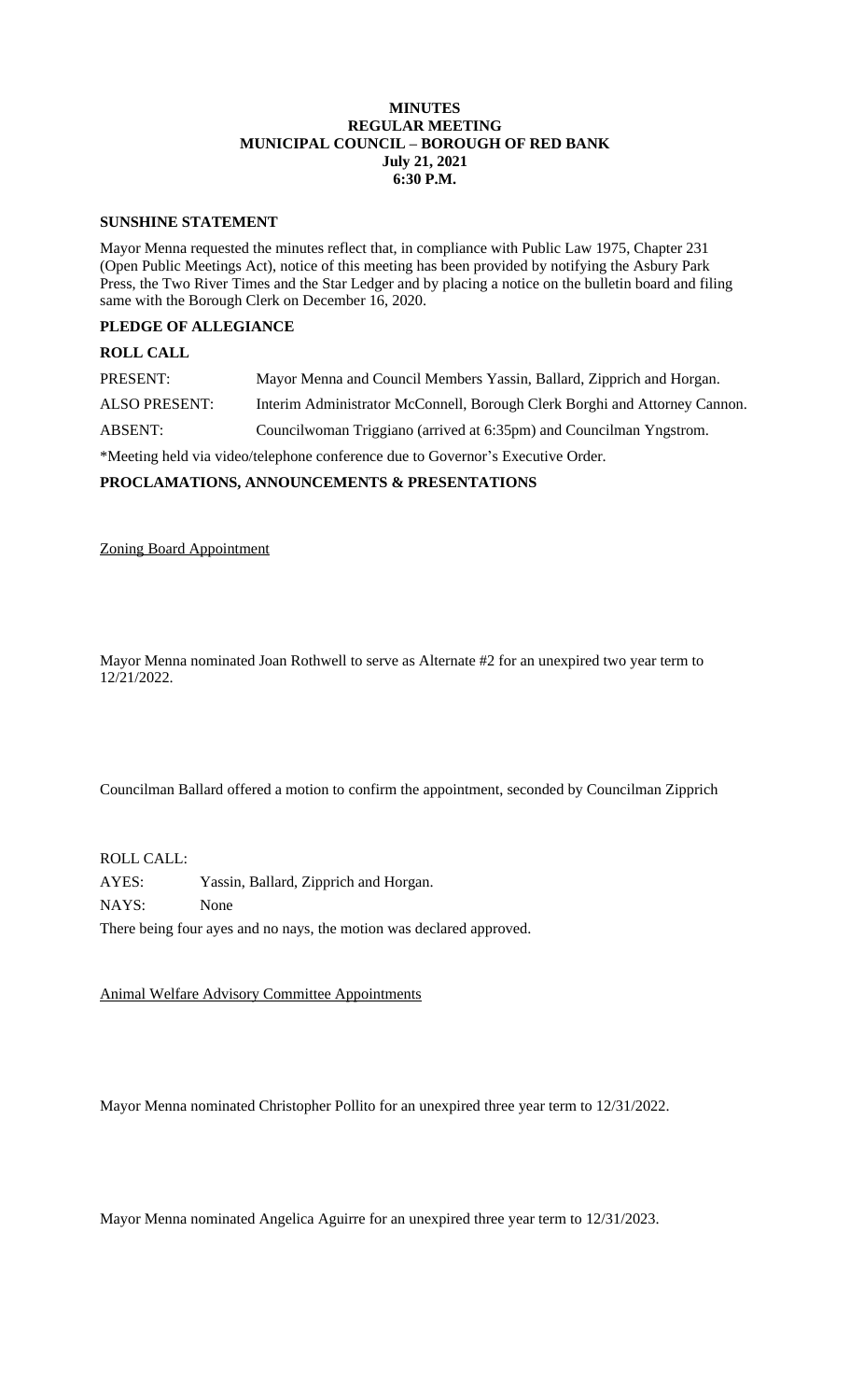Councilman Ballard offered a motion to confirm the appointments, seconded by Councilman Zipprich

ROLL CALL: AYES: Yassin, Ballard, Zipprich and Horgan. NAYS: None There being four ayes and no nays, the motion was declared approved.

Budget Adoption

Public Hearing

2021-12: Calendar Year 2021 Ordinance to Exceed the Municipal Budget Appropriation Limits and to Establish a Cap Bank (N.J.S.A. 40A: 4-45.14)

Mayor Menna called for a motion to open the Public Hearing.

Councilman Yassin offered a motion to open the Public Hearing, seconded by Councilwoman Horgan.

ROLL CALL:

AYES: Yassin, Ballard, Zipprich and Horgan.

NAYS: None

There being four ayes and no nays, the motion was declared approved.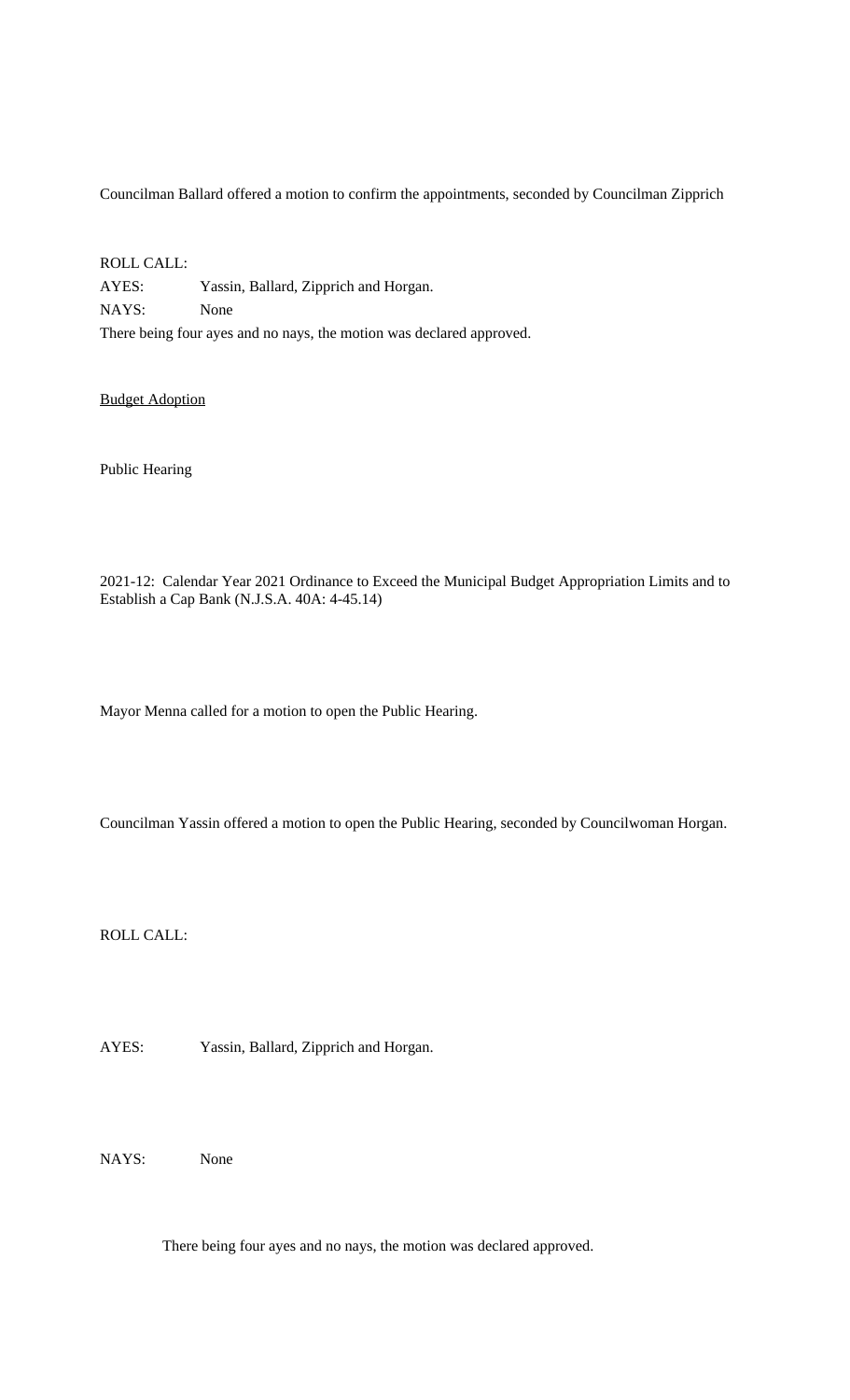Mayor Menna asked if anyone would like to speak on the ordinance.

No one appearing, Councilman Yassin offered a motion to close the Public Hearing, seconded by Councilwoman Horgan.

ROLL CALL:

AYES: Yassin, Ballard, Zipprich and Horgan.

NAYS: None

There being four ayes and no nays, the motion was declared approved.

Councilwoman joined the meeting at 6:35 pm.

Councilman Yassin offered a motion to adopt the Ordinance, seconded by Councilwoman Triggiano.

ROLL CALL:

AYES: Yassin, Triggiano, Ballard, Zipprich and Horgan.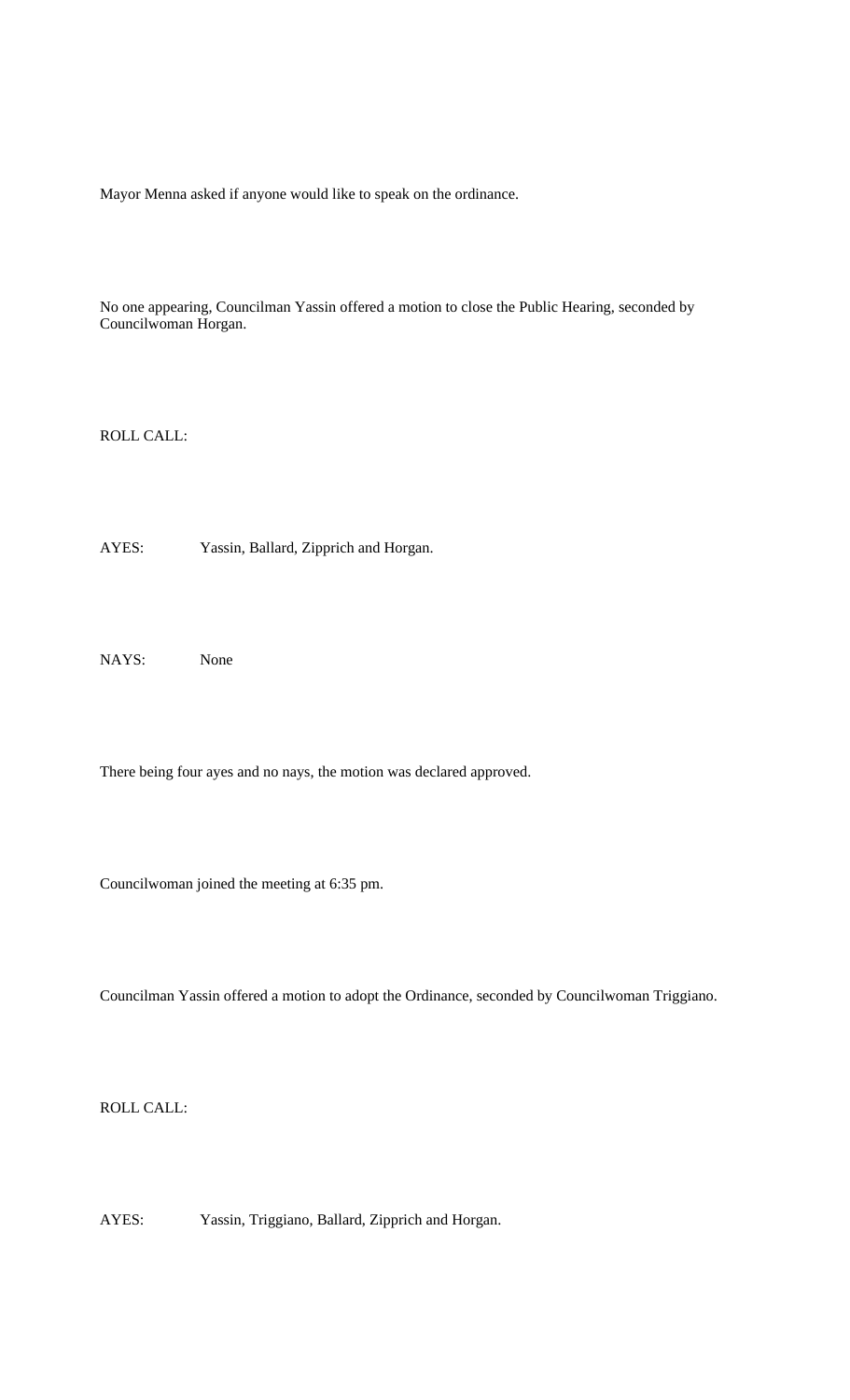NAYS: None

There being five ayes and no nays, the motion was declared approved.

21-194 Resolution to Amend 2021 Budget

Councilman Yassin offered a motion to adopt the resolution, seconded by Councilwoman Triggiano.

Councilman Ballard asked for a clarification on what the amendment was doing. He said he thought the amendment was to provide funds for a resolution passed at the last meeting regarding work to be done by an architectural firm with the Redevelopment Agency.

CFO O'Reilly said that was correct.

Councilman Ballard said the Council had previously bonded \$300,000 to the Redevelopment Agency and asked why that money could not be used.

CFO O'Reilly said the money had been bonded in 2019 and said he estimated there was remaining balance of about \$22,000. He said the contract that was awarded at the last meeting was for \$96,000.

Councilman Ballard asked what the additional \$96,000 was supposed to provide to the residents.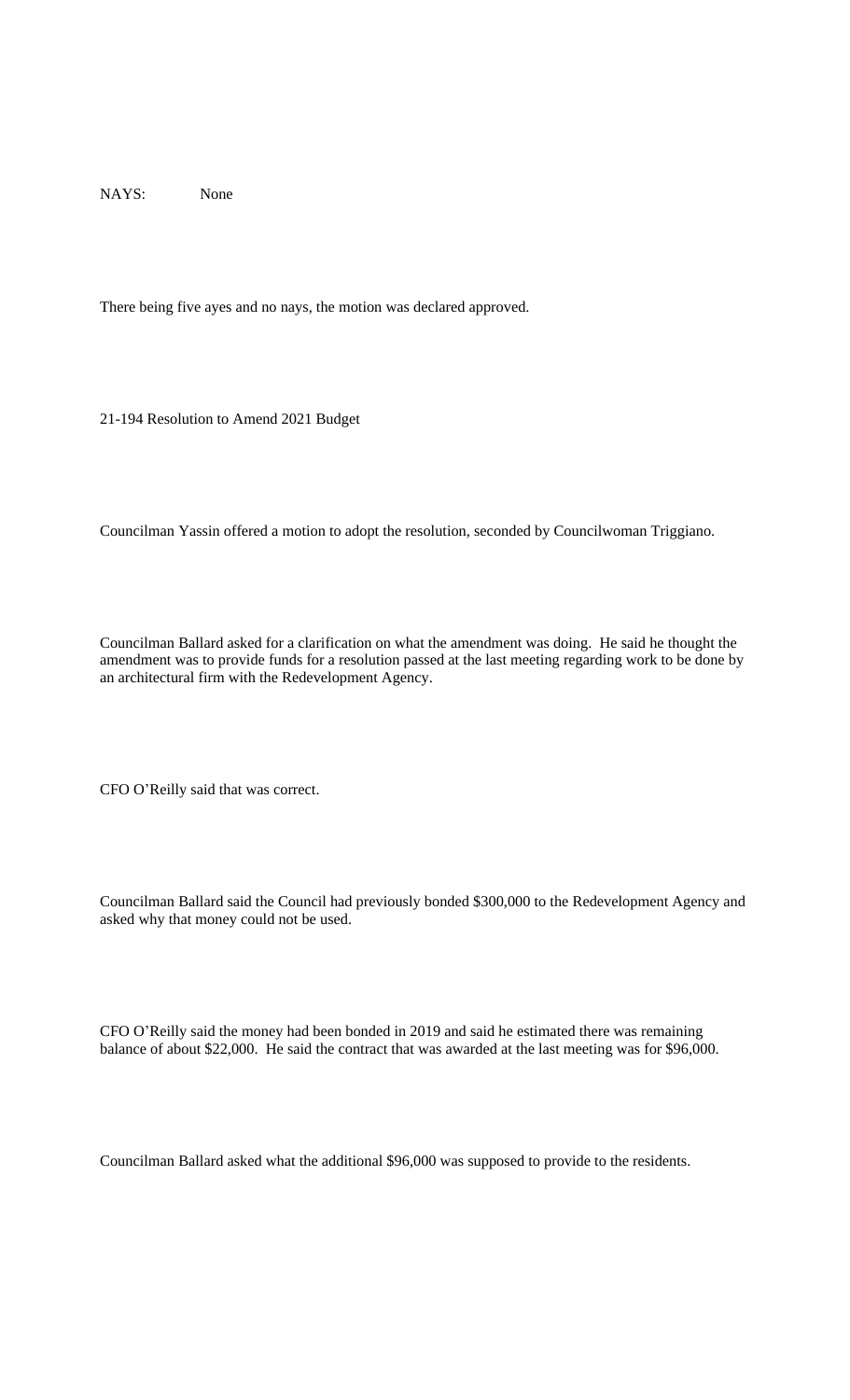Interim Administrator McConnell said it was for construction plans so the Borough could go out to bid. He said the original plans were conceptual and were not bid ready.

Councilman Ballard asked if they were talking about the HVAC and the suppression system.

IA McConnell said it would include those things but would also include any modifications to the building that had been recommended and ultimately approved.

Councilman Ballard asked who would have made the recommendations.

IA McConnell said they would have been made by the architectural firm and the Redevelopment Agency.

Councilman Ballard asked if there had been no public input on that the firm would be drafting. He asked if the plan was already set.

IA McConnell said public input had been made and a vote had been taken on which proposal the Council wanted to pursue. He said, once the plans were presented, they would again be voted on by the Governing Body.

Councilman Ballard asked when the public would have input.

Mayor Menna said when the plans were ready for the Council to review, that was when there would be public comment for additions or deletions.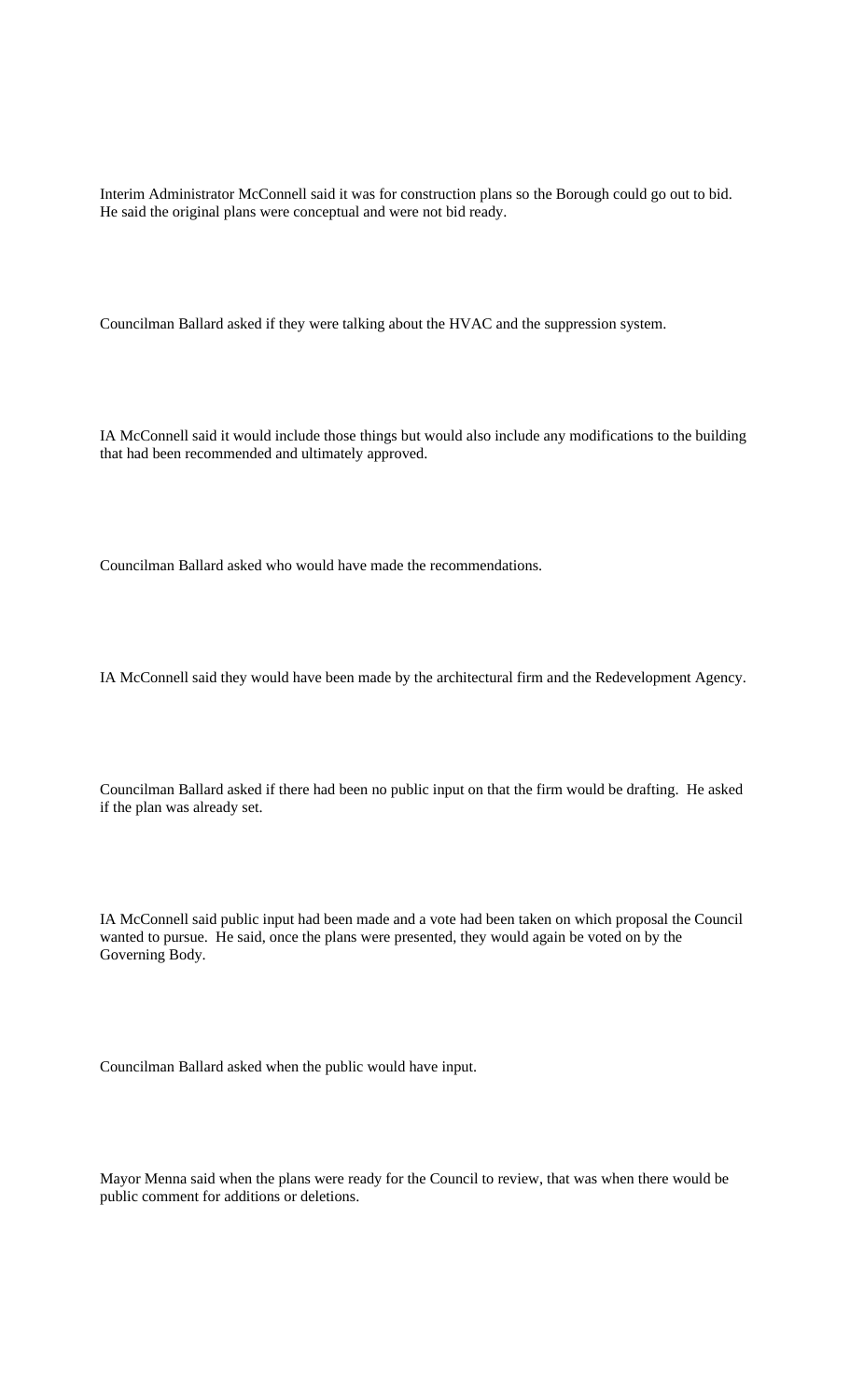Councilman Ballard said he felt they were doing it backwards and that they should ask what the public wanted before the plans were drafted.

Councilman Zipprich asked about CFO O'Reilly's statement that \$300,000 had been bonded for the Redevelopment Agency and that there was only \$22,000 left. He asked why they hadn't bonded or added to the existing bond.

CFO O'Reilly said he had not been included on those discussions.

Attorney Cannon said he did not believe they could use the funds from that bond for that purpose without passing a bond amendment.

Councilman Zipprich said he felt the ball had been dropped to provide funding for the architectural work that had been previously approved.

IA McConnell said that had looked at various existing bonds to cover soft costs and one was the Redevelopment Agency bond which Attorney Cannon had just explained was not available for this purpose. He said, had it been available, there would have been enough money.

Councilman Zipprich questioned the lack of funds and said he felt they had lost seven months.

IA McConnell said this would actually prevent them from losing time by not going through the bond process.

Attorney Cannon said this was the best way to proceed at this point.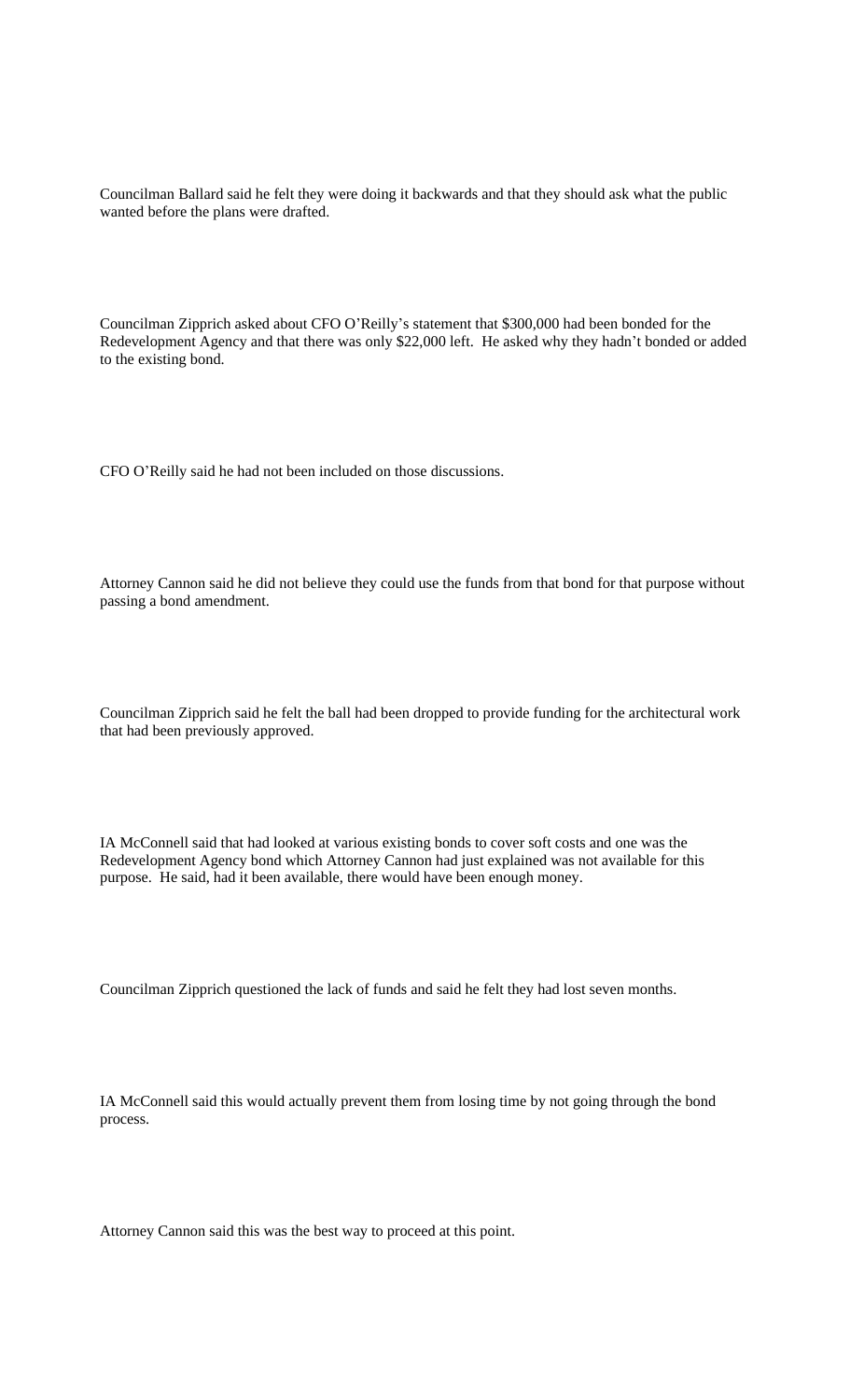Councilman Ballard asked for a full accounting of the Redevelopment Agency's spending.

Mayor Menna called for a summary in advance of the next meeting.

IA McConnell said it could be provided quickly.

Councilman Ballard asked if there was an audit due for the Agency. He said the Agency had been running for two years and he had not seen an audit.

Clerk Borghi confirmed that an audit had been done last year.

Councilman Ballard asked that it be shared with him.

ROLL CALL:

AYES: Yassin, Triggiano, Zipprich and Horgan.

NAYS: None

ABSTAIN: Ballard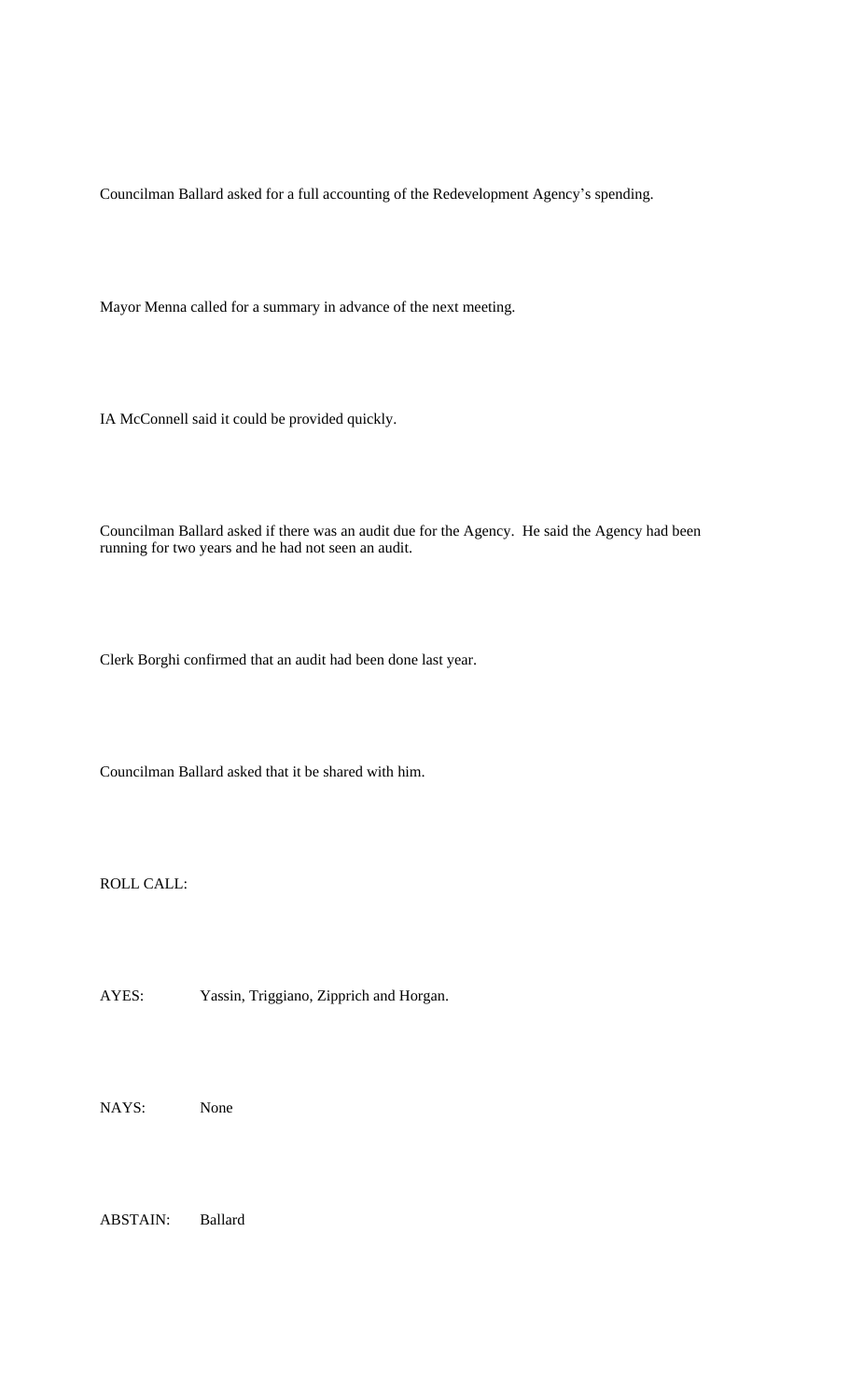There being four ayes, no nays and one abstention, the motion was declared approved.

Mayor Menna said a Public Hearing on the resolution would be held on 7/29/2021 at 6:30 pm.

Budget Public Hearing

Mayor Menna called for a motion to carry the following resolutions to a Special Meeting to be held on 7/29/2021.

21-195: Resolution to Read Budget by Title

21-196: Red Bank Municipal Budget Adoption

Councilman Yassin offered a motion to carry the resolutions to 7/29/2021, seconded by Councilwoman Horgan.

ROLL CALL:

AYES: Yassin, Triggiano, Ballard, Zipprich and Horgan.

NAYS: None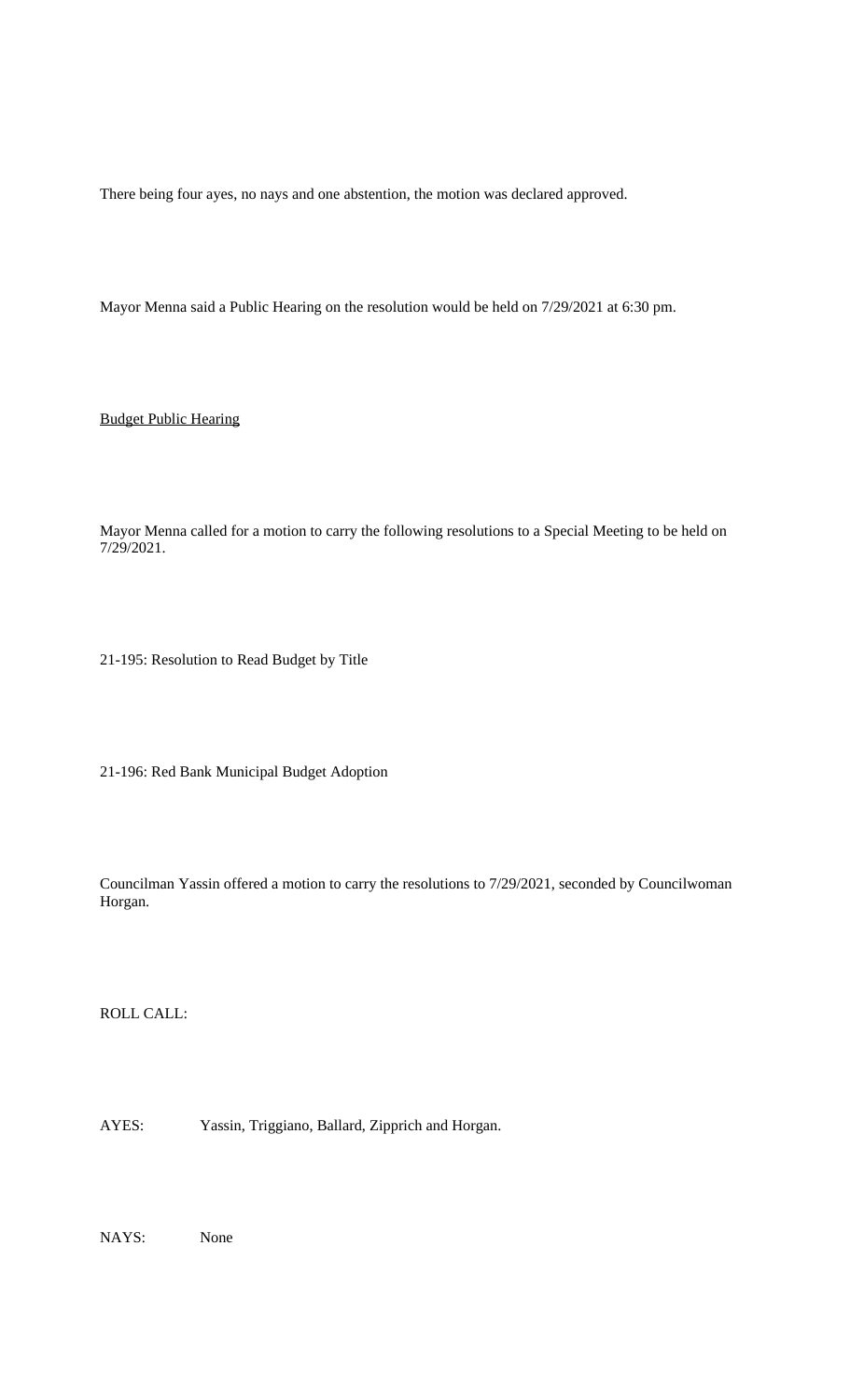There being five ayes and no nays, the motion was declared approved.

#### **PUBLIC COMMENT (AGENDA ITEMS ONLY)**

Stephen Hecht—135 Branch Avenue—asked about a budget presentation meeting for public input prior to the Council voting.

Councilman Yassin said the meeting would be held on Tuesday, July 27, 2021 at 6:30pm. He said it would be held electronically.

Mr. Hecht also asked about the \$300,000 bond for the Redevelopment Agency and the fact that there was \$22,000 remaining. He asked there the \$278,000 had been spent.

Mayor Menna said the Council would be receiving an accounting prior to the next meeting.

Mr. Hecht said he felt the information should be immediately available.

Councilwoman Triggiano said Financial Information regarding the Redevelopment Agency was available the Borough website including audits and budgets.

Mr. Hecht said that was helpful but said he maintained that the question should be able to be responded to immediately.

Tiffaney Harris – 1 Cedar Crossing – said she was confused and that she thought they were moving forward with getting the Senior Center fixed. She said it sounded like they were being delayed once more. She said she also wanted to know where the \$278,000 was if it wasn't used for the Senior Center. She said when would they actually get it fixed.

IA McConnell said it wasn't actually stalled. He said they were reworking the funding. He said the plans had been started and he said he had been meeting with the architects as had the Senior Center Director. He reviewed details of those meetings. He said it was all preliminary until it was presented to the public and the Council. He said, behind the scenes, the plans were moving forward and they were still on the same timeline that had been laid out earlier in the year.

Ms. Harris said she had not seen any work being done. She said she felt it was being stalled.

IA McConnell said they couldn't start construction until they had construction plans which is what the architects were working on.

Attorney Cannon explained that the Borough could not just call a contractor to come work on a building. He said the work had to go out for bid and that bid had to be based on design plans by an architect. He said there was a process that the government was required to follow.

Ms. Harris said she understood they were meeting with the architect next week and asked if they would be moving forward after that.

Attorney Cannon said the steps of the process were that the architects would meet with Borough officials to take orders to develop plans for the site and they would then develop plans for bid specs. He said it would then be advertised for a bid for a certain amount of time. He said the bidders would them respond with prices and the Borough was required to take the lowest responsible bid. He said that contractor would then be awarded a contract as voted on by the Governing Body. He reviewed the number of time that various steps would be voted on. He said once that was complete, the architect would give notice to proceed and work would begin on the building. He said there were Public Contracts Law steps that had be taken before work could begin on the building.

Ms. Harris asked why they couldn't use the existing bids for the project.

Mayor Menna said they could not.

Attorney Cannon also noted that the CFO would have to certify that the funds were available. He also said there would be various funding mechanisms, including a bond ordinance, on upcoming agendas in order to move the project forward.

Sue Viscomi—25 Cedar Street—asked about Resolution 21-208. She said she thought the process was to get a recommendation from the Redevelopment Agency and then the Council would hire the Executive Director. She said she thought it had been tabled at the last meeting. She asked how they had been notified if it had not been discussed at the other meeting.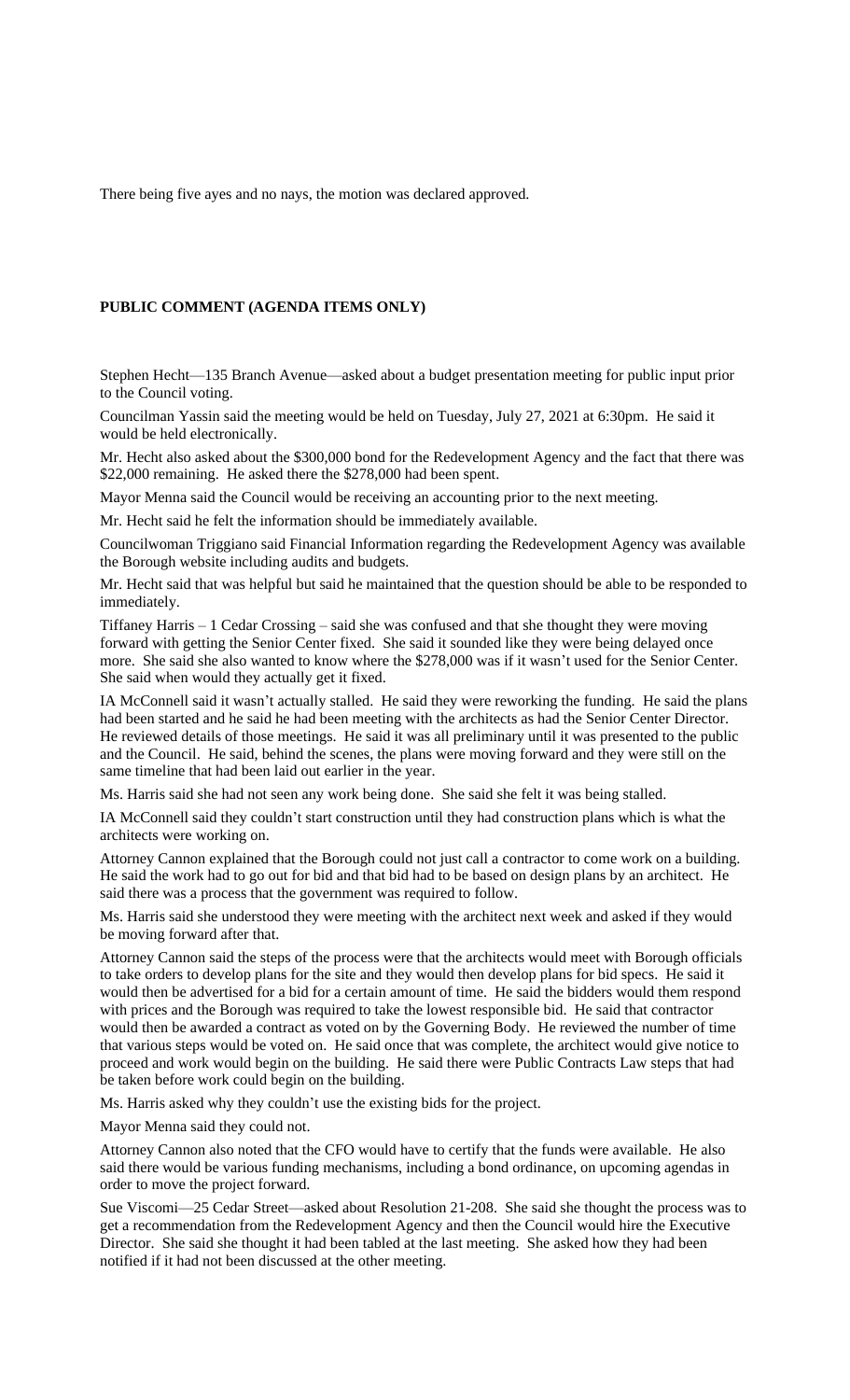Mayor Menna said the Redevelopment Agency had been in the affirmative with respect to the recommendation. He said the Council was ready to move.

Ms. Viscomi said she thought it had been tabled.

Councilman Ballard said he did not see a recommendation and asked that it be forwarded to him. He said he did not remember a meeting after the tabling where the Redevelopment Agency had publicly stated their recommendation.

Attorney Cannon said the matter had been discussed in Executive Session and noted Councilman Ballard had chosen to leave the session before the matter was discussed.

Councilman Ballard asked if there had been a public meeting regarding the recommendation.

Clerk Borghi clarified that the Redevelopment Agency had made the recommendation and forwarded it to the Council for action. She said it had been placed on a Council agenda and the Council had then tabled the matter and gone into Executive Session to discuss. She said the Council majority had been in favor of putting it back on the agenda for a vote.

Councilman Ballard asked if the Redevelopment Agency had taken a public vote to move forward with the recommendation.

Councilwoman Horgan pointed out that Councilman Ballard had not stayed on the for the Executive Session discussion on the matter.

Councilman Ballard said that was correct but he was talking about a public meeting where the appointment was discussed.

Cindy Burnham—71 Wallace Street—expressed concern about the approval of the Executive Director candidate. She reviewed reports of accusations against the candidate. She asked why they were hiring someone with that record.

Mayor Menna said it was not a record but was recommendation. He reviewed the details of the accusation. He said the information had been reviewed and it was determined that it was a personnel action. He said Council members could vote yes or no on the recommendation.

Ms. Burnham said she felt it was a political appointment and said she did not see the need for the position. She said she felt they should get rid of the Redevelopment Agency.

Sue Viscomi—25 Cedar Street—said she felt a person was innocent until proven guilty. She asked if there would be recourse if the town determined they did not want the person in the position should the accusations be found true through the courts.

Attorney Cannon reviewed his research on the matter and said he felt the accusations were deemed not credible. He noted that Borough Officials were often named in lawsuits.

Cindy Burnham—71 Wallace Street—asked about Resolution 21-213 regarding the creation of a Stormwater Trust Exploratory Committee. She asked what it was about.

Mayor Menna said it had been discussed at the Workshop meeting but suggested it could be tabled for more information.

Ms. Burnham expressed concerns about stormwater issues. She said she felt the Borough should require developers to use porous pavement.

Councilman Zipprich reviewed the Stormwater Flood Reduction Act and the proposed creation of a Stormwater Utility.

No one else appearing, Councilwoman Horgan offered a motion to close the Public Comment period, Councilwoman Triggiano seconded.

ROLL CALL:

AYES: Yassin, Triggiano, Ballard, Zipprich and Horgan.

NAYS: None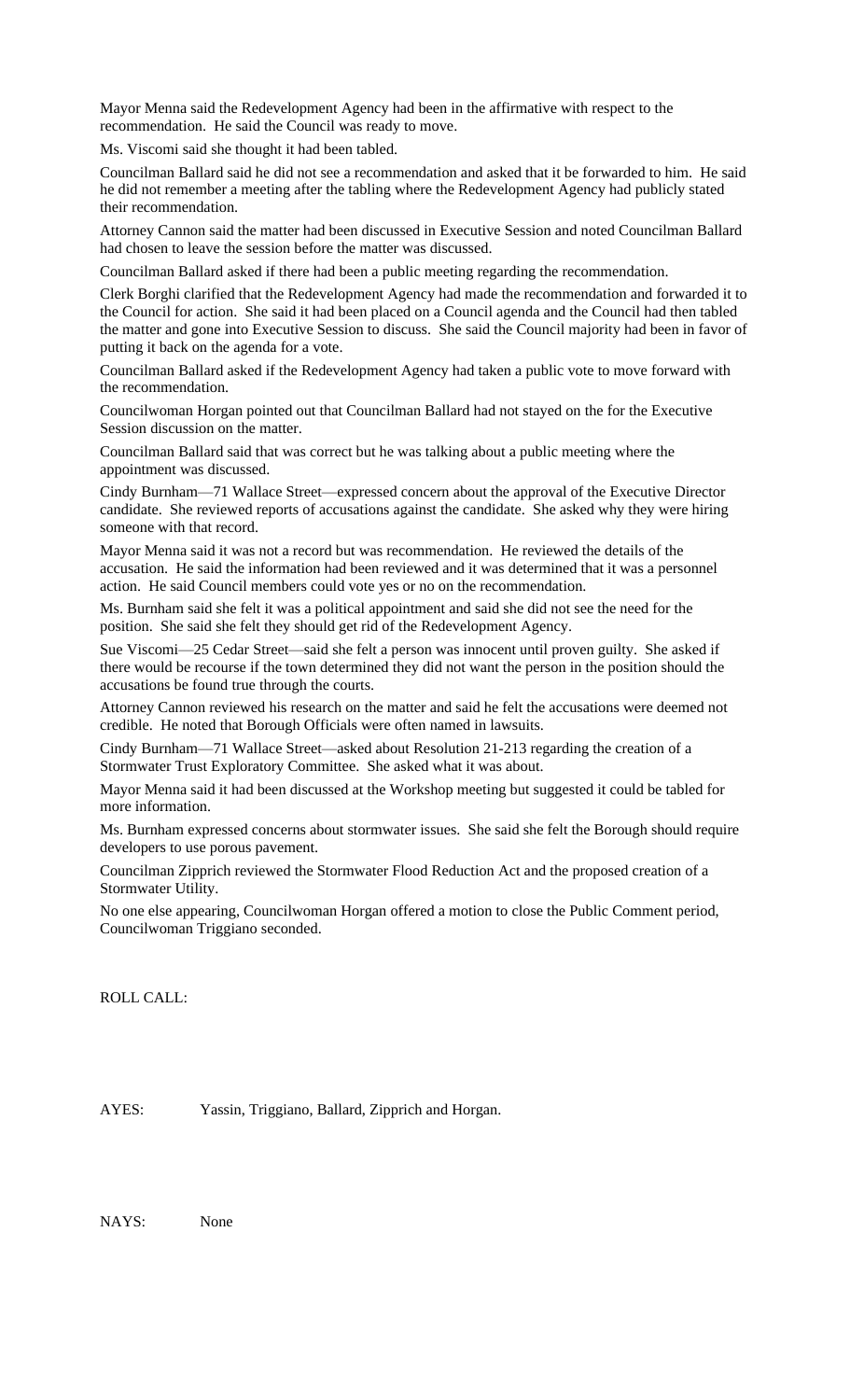There being five ayes and no nays, the motion was declared approved.

Attorney Cannon said he wanted to follow up on the question that had been asked about the Redevelopment Agency's recommendation regarding the Executive Director. He said the Clerk had provided the answer. He said the Agency had had a subcommittee conduct the search. He said they had received three resumes and conducted interviews. He said they had held an Executive Session and forwarded a unanimous recommendation to the Council. He said the answer to the question was that there was not a public vote held.

Clerk Borghi clarified that it was determined to be a personnel matter so they had not discussed it publicly.

Councilman Ballard asked if that meant the Council couldn't discuss it because it was a personnel matter.

Mayor Menna said it had been discussed in Executive Session.

Clerk Borghi said she thought it would be handled the same as any other employee.

Councilman Ballard said they had to vote on it in public.

Attorney Cannon said that was the vote that would be taken on Resolution 21-208.

Councilman Ballard again questioned if the Redevelopment Agency had voted on it publicly.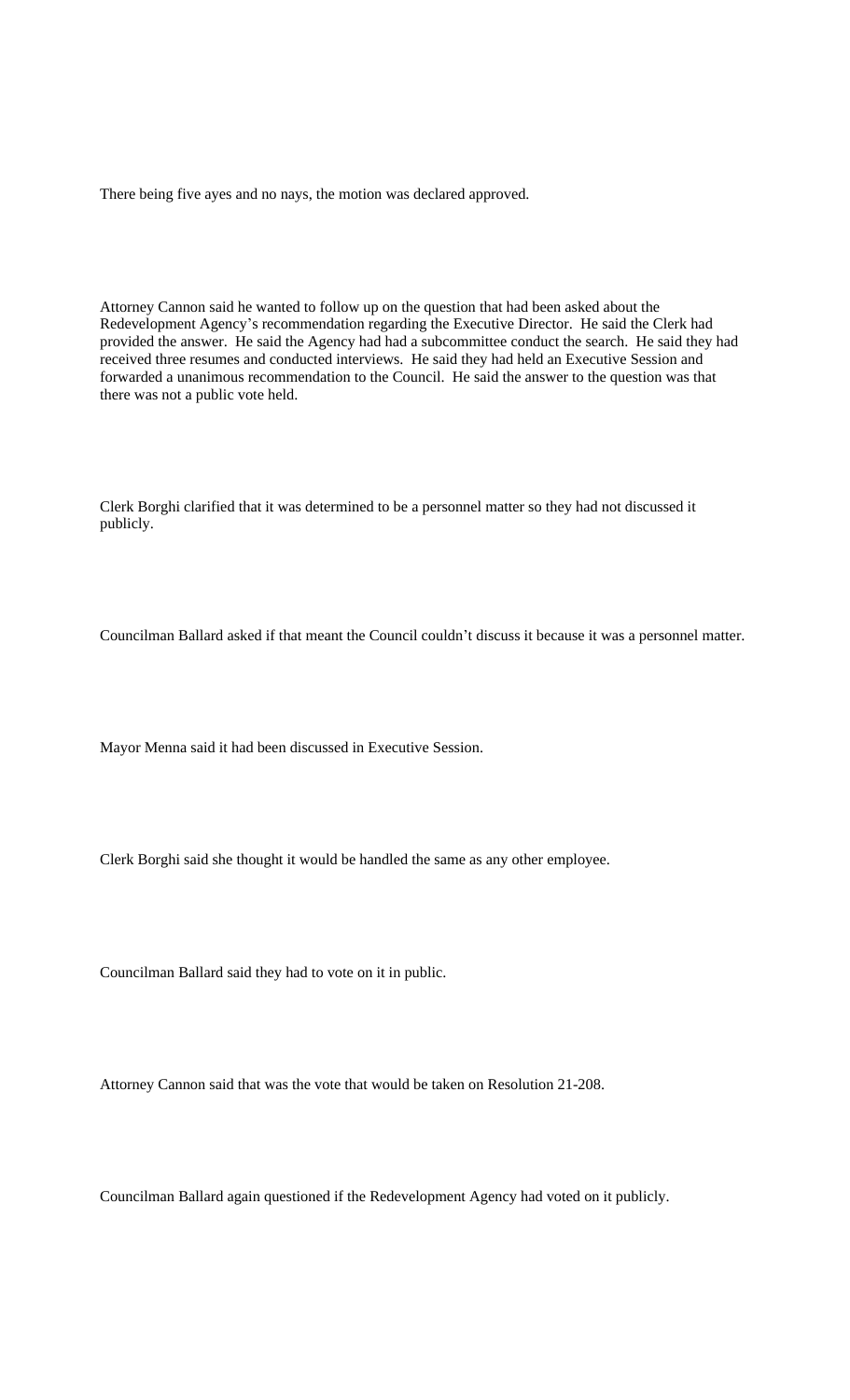Attorney Cannon said that was correct. He said the panel had discussed it in Executive Session and emailed the recommendation to the Clerk.

Mayor Menna asked Attorney Cannon if he thought it was an effective recommendation.

Attorney Cannon said the Council would pass the resolution to do the hiring or could delegate the authority to the Redevelopment Agency. He said the Redevelopment Agency did not believe they had the authority so they sent the recommendation to the Council to hire the employee.

Councilman Zipprich asked if they had the authority to hire.

Attorney Cannon said it could be argued under the ordinance but that was not how they had been run. He said he believed the hiring was done by the Borough and noted they did not have a separate payroll so the funds would go through the Borough.

Councilman Zipprich asked if they had a budget.

IA McConnell said they did.

Councilman Zipprich asked if they paid their professionals out of their own budget.

Attorney Cannon noted that they could not hire an employee. He said the previous Executive Director was the Administrator so he was already on the payroll.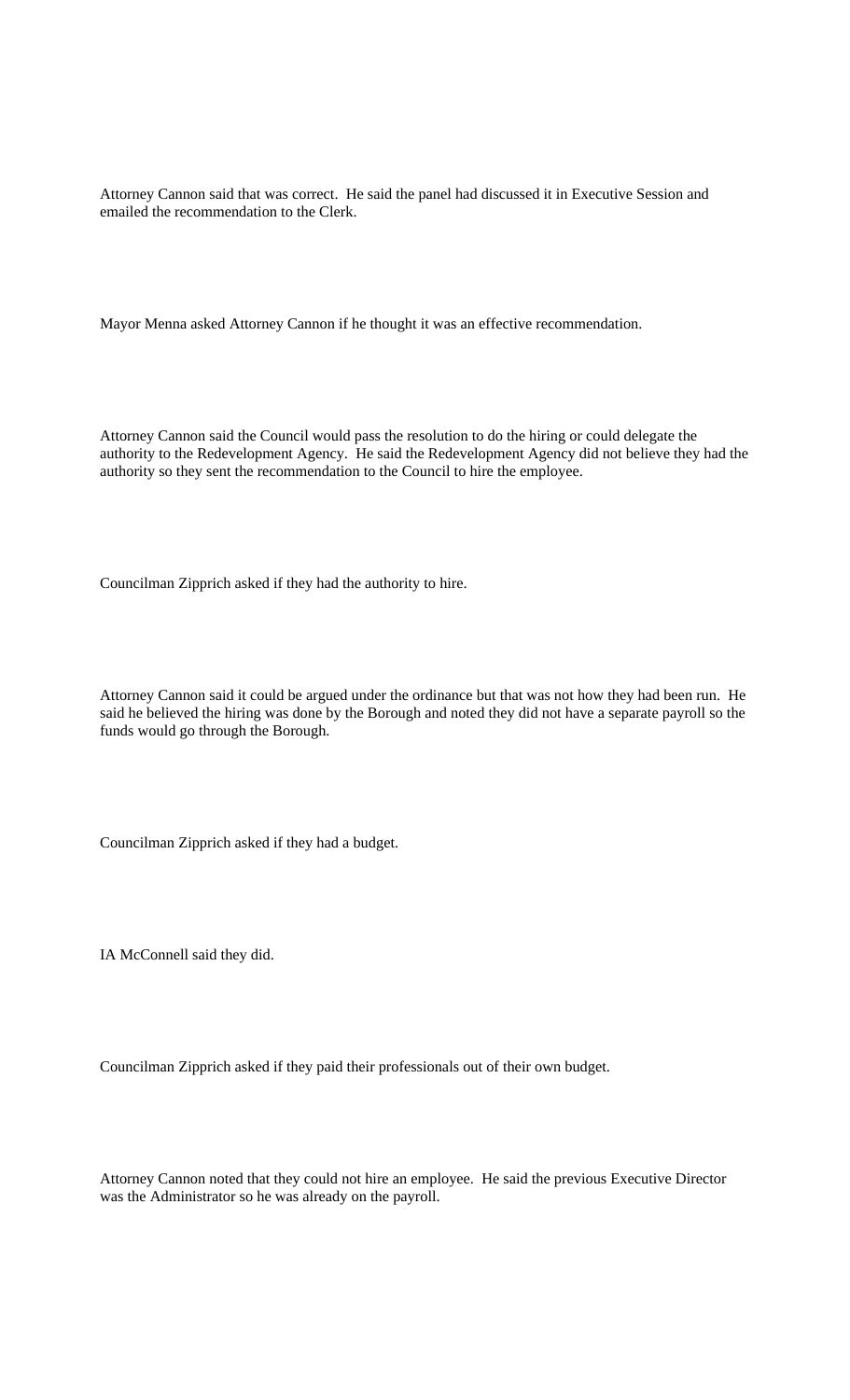Councilman Zipprich asked if their Engineer and Attorney had been employees hired by the Governing Body.

Clerk Borghi said those were professional services contracts.

Attorney Cannon confirmed that they were contractors, not employees. He said the Council was being asked to hire and employee that would be on the payroll.

## **MINUTES & REPORTS**

Special Meeting Minutes of 4/22/2021

Councilwoman Triggiano offered a motion to approve the minutes, seconded by Councilman Zipprich. ROLL CALL:

AYES: Yassin, Triggiano, Ballard, Zipprich and Horgan.

NAYS: None

There being five ayes and no nays, the motion was declared approved.

Regular Meeting Minutes of 4/28/2021

Councilwoman Triggiano offered a motion to approve the minutes, seconded by Councilman Zipprich.

ROLL CALL:

AYES: Yassin, Triggiano, Ballard, Zipprich and Horgan.

NAYS: None

There being five ayes and no nays, the motion was declared approved.

Workshop Meeting Minutes of 5/5/2021

Councilman Zipprich offered a motion to approve the minutes, seconded by Councilman Yassin.

ROLL CALL:

AYES: Yassin, Triggiano, Ballard, Zipprich and Horgan.

NAYS: None

There being five ayes and no nays, the motion was declared approved.

Regular Meeting Minutes of 5/12/2021

Councilman Yassin offered a motion to approve the minutes, seconded by Councilman Zipprich.

ROLL CALL:

AYES: Yassin, Triggiano, Zipprich and Horgan.

NAYS: None

ABSTAIN: Ballard

There being four ayes, no nays and one abstention, the motion was declared approved.

# **ORDINANCES - Public Hearing/Adoption:**

2021-13: Mayor Menna read, "Ordinance Authorizing the Leasing of Certain Capital Equipment by the Borough of Red Bank, New Jersey from the Monmouth County Improvement Authority and the Execution of a Lease and Agreement Relating Thereto"

Mayor Menna called for a motion to open the Public Hearing.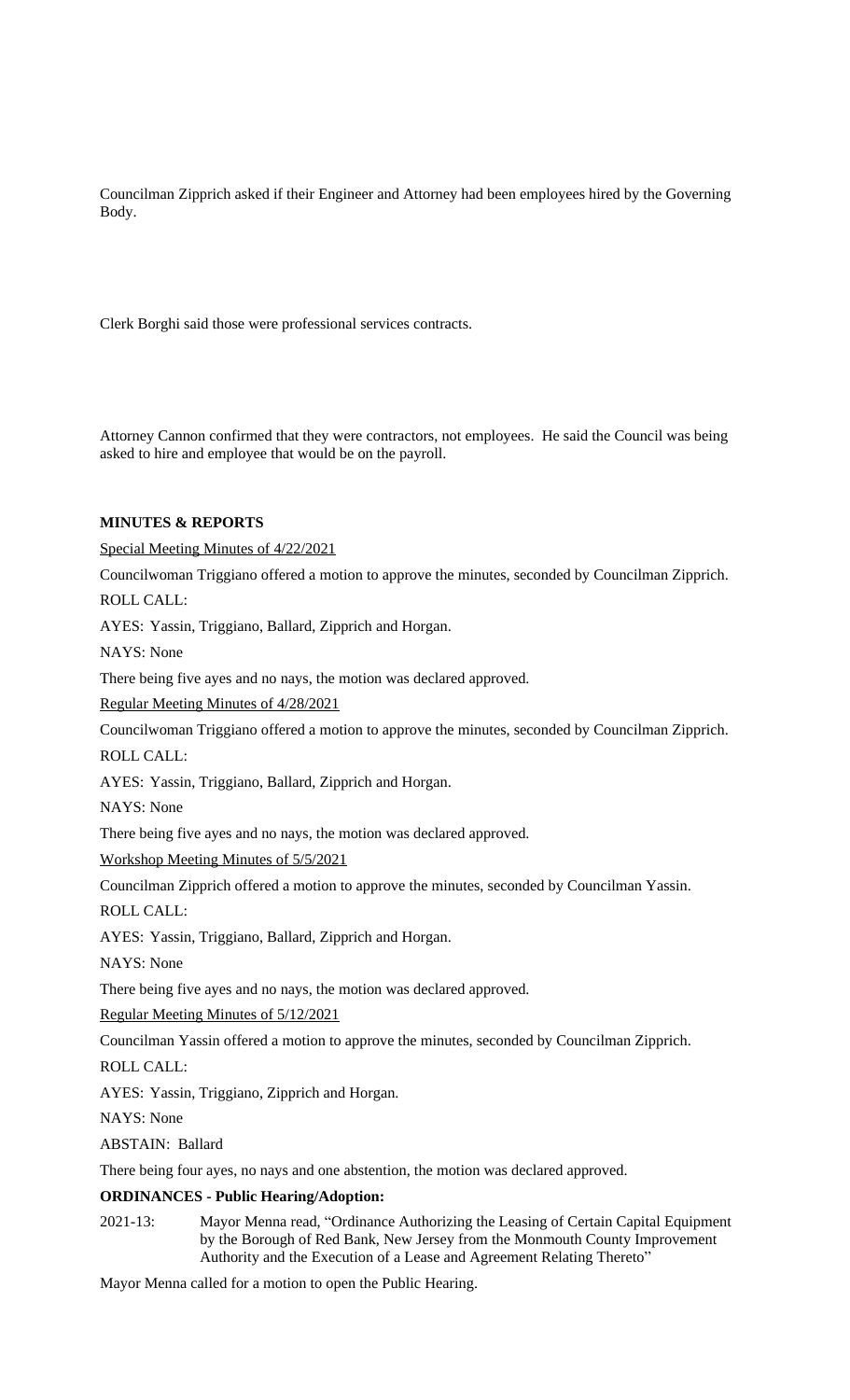Councilman Zipprich offered a motion to open the public hearing, seconded by Councilwoman Horgan.

ROLL CALL:

AYES: Yassin, Triggiano, Ballard, Zipprich and Horgan.

NAYS: None

There being five ayes and no nays, the motion was declared approved.

No one appearing, Councilman Yassin offered a motion to close the Public Comment period, Councilwoman Horgan seconded.

ROLL CALL:

AYES: Yassin, Triggiano, Ballard, Zipprich and Horgan.

NAYS: None

There being five ayes and no nays, the motion was declared approved.

Councilman Yassin offered a motion to adopt the ordinance, seconded by Councilwoman Horgan.

ROLL CALL:

AYES: Yassin, Triggiano, Ballard, Zipprich and Horgan.

NAYS: None

There being five ayes and no nays, the motion was declared approved.

2021-14: Mayor Menna read, "Ordinance Amending the Revised General Ordinances of the Borough at Schedule A: "Towing & Storage Fee Schedule" Attendant to Section 652- 9(J)(2): "Maximum Rates" under Chapter 652: "Towing" to Increase Said Maximum Towing Rates within the Borough"

Mayor Menna called for a motion to open the Public Hearing.

Councilman Zipprich offered a motion to open the public hearing, seconded by Councilwoman Triggiano.

ROLL CALL:

AYES: Yassin, Triggiano, Ballard, Zipprich and Horgan.

NAYS: None

There being five ayes and no nays, the motion was declared approved.

No one appearing, Councilman Yassin offered a motion to close the Public Comment period, Councilman Zipprich seconded.

ROLL CALL:

AYES: Yassin, Triggiano, Ballard, Zipprich and Horgan.

NAYS: None

There being five ayes and no nays, the motion was declared approved.

Councilman Yassin offered a motion to adopt the ordinance, seconded by Councilwoman Triggiano.

ROLL CALL:

AYES: Yassin, Triggiano, Ballard, Zipprich and Horgan.

NAYS: None

There being five ayes and no nays, the motion was declared approved.

# **ORDINANCES – First Reading:**

2021-15: Mayor Menna read, "Ordinance Supplementing Section 490-10: "Fees and Escrows" of Article III: "Administration and Enforcement" of Chapter 490: "Planning and Development Regulations" of the Borough's Revised General Ordinances to Adopt and Implement New Development Impact Fees upon Certain Development"

Councilman Yassin offered a motion to approve the introduction of the ordinance, seconded by Councilman Ballard.

ROLL CALL:

AYES: Yassin, Triggiano, Ballard, Zipprich and Horgan.

NAYS: None

There being five ayes and no nays, the motion was declared approved.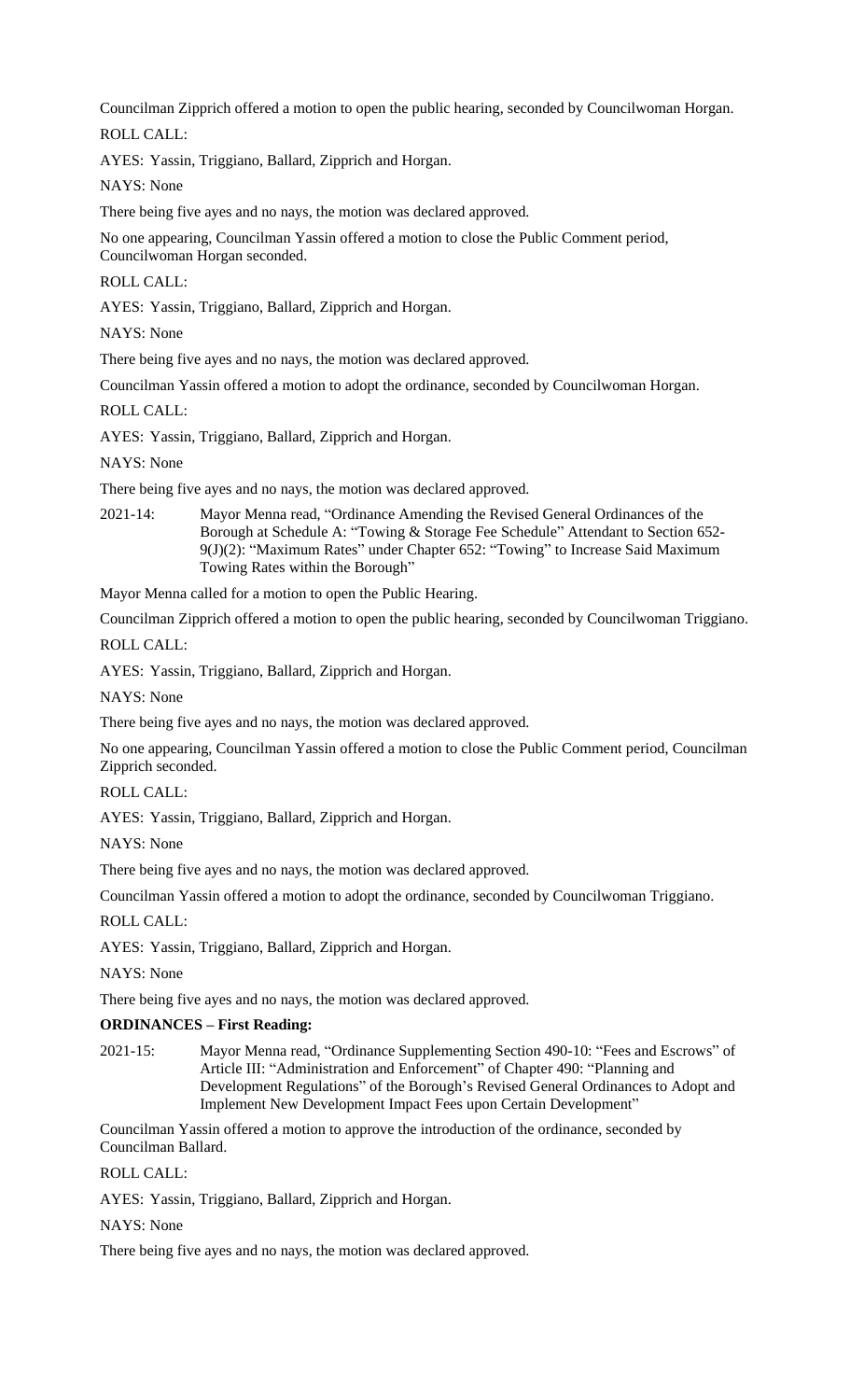Mayor Menna announced that the ordinance would be referred to the Planning Board for review and the Public Hearing would be held on 8/18/2021 at 6:30 pm.

2021-16: Ordinance Supplementing the Revised General Ordinances of the Borough to Insert New Chapter 362: "Fireworks" to Prohibit the Use of Fireworks, Except as Permitted By State Law

Councilman Ballard offered a motion to approve the introduction of the ordinance, seconded by Councilman Zipprich.

ROLL CALL:

AYES: Yassin, Triggiano, Ballard, Zipprich and Horgan.

NAYS: None

There being five ayes and no nays, the motion was declared approved.

Mayor Menna announced the Public Hearing would be held on 8/18/2021 at 6:30 pm.

2021-17: Ordinance Amending the Revised General Ordinances of the Borough to Amend Chapter 490: "Planning and Development Regulations" to Permit and Regulate Cannabis Businesses, and to Amend Chapter 478: "Parks And Recreation" and Chapter 574: "Smoking" to Prohibit Possession of Cannabis in Borough Parks and Consumption of Cannabis on Borough Property, and to Create New Chapter 270: "Cannabis" to Prohibit Consumption of Cannabis in Public Places and Prohibit All Underage Possession of Cannabis and Impose a Local Cannabis Transfer Tax and Local Cannabis User Tax within the Borough

Councilwoman Triggiano offered a motion to approve the introduction of the ordinance, seconded by Councilwoman Horgan.

## ROLL CALL:

AYES: Yassin, Triggiano, Ballard, Zipprich and Horgan.

NAYS: None

There being five ayes and no nays, the motion was declared approved.

Mayor Menna announced that the ordinance would be referred to the Planning Board for review and the Public Hearing would be held on 8/18/2021 at 6:30 pm.

# **RESOLUTIONS**

# By Consent Agenda

Mayor Menna called for a motion for the following resolutions to be moved by Consent Agenda:

- 21-197: Resolution for Payment of Bills Amounting to \$5,735,637.66.
- 21-198: Resolution Authorizing Resolution of the Borough of Red Bank to Refund Developer's Escrow Account Balances
- 21-199: Resolution Authorizing Tax Refund of 1st and 2nd Quarter 2021 Taxes Totaling \$8,893.75 due to Disabled Veteran Status
- 21-200: Resolution Authorizing Tax Credit/Refund Totaling \$1,089.99 due to Over Payment by Mortgage Company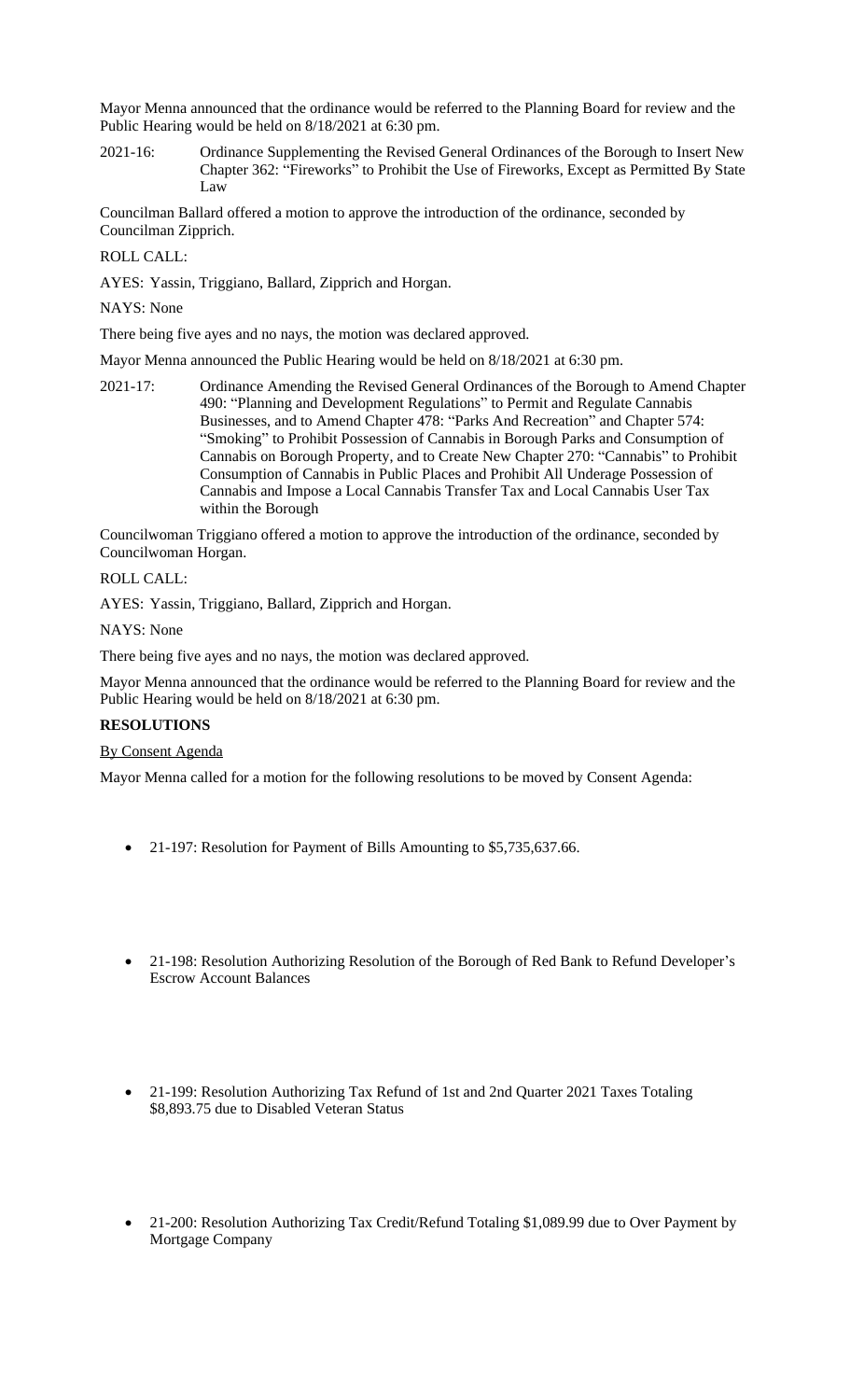- 21-201: Resolution to Award Payment of 2020 LOSAP Benefits to Eligible Members of the Red Bank Volunteer Fire Department and First Aid Squad
- 21-202: Resolution to Authorize Joining with County of Monmouth in Applying for a LEAP Implementation Grant
- 21-203: Resolution Accepting the NJ Department of Law and Public Safety Office of the Attorney General Grant tor Body-Worn Cameras
- 21-204: Resolution Approving the Form and Authorizing the Execution and Delivery of a Letter of Representation and a Continuing Disclosure Agreement in Connection with the Issuance and Delivery of the Monmouth County Improvement Authority's Capital Equipment Pooled Lease Revenue Bonds, Series 2021 and Authorizing an Authorized Municipal Representative to do all Other Things Deemed Necessary or Advisable in Connection with the Issuance, Sale and Delivery of Such Bonds
- 21-205: Resolution Accepting the Performance Guarantees Posted by Boat Club Court, LLC for the Development of Block 9.01, Lots 6.01 & 7
- 21-206: Resolution Authorizing the Release of Maintenance Guarantee Posted by Sound Storage, LLC for Block 75, Lot 114.01
- 21-207: Resolution Approving the Borough's Amended Affordable Housing Trust Fund Spending Plan and Authorizing the Borough Redevelopment Attorney to Seek Approval of Same from the Monmouth County Superior Court

Councilman Yassin offered a motion to approve the resolutions, seconded by Councilwoman Triggiano.

ROLL CALL: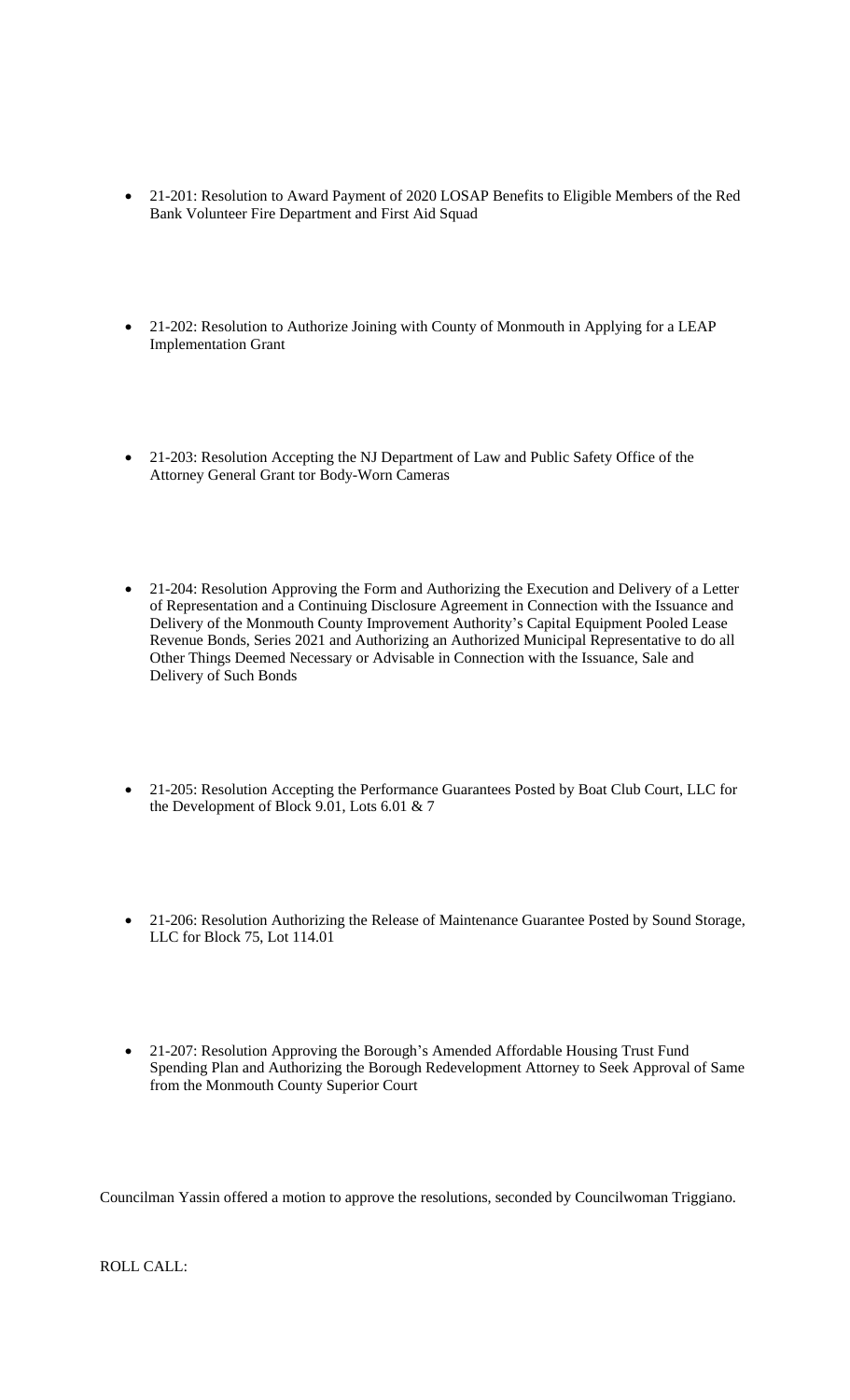AYES: Yassin, Triggiano, Ballard, Zipprich and Horgan. NAYS: None There being five ayes and no nays, the motion was declared approved.

By Voice Vote:

21-208 Mayor Menna read, "Resolution Appointing an Executive Director for the Red Bank Redevelopment Agency"

Councilman Yassin offered a motion to approve the resolution, seconded by Councilwoman Triggiano.

## ROLL CALL:

AYES: Yassin, Triggiano and Horgan.

NAYS: Ballard and Zipprich

There being three ayes and two nays, the motion was declared approved.

By Consent Agenda

Mayor Menna called for a motion for the following resolutions to be moved by Consent Agenda:

- 21-209: Resolution Authorizing the Issuance and Advertisement of a Request for Proposals from Qualified Contractors to Prepare a Comprehensive Master Plan for the Borough of Red Bank.
- 21-210: Resolution Approving a Shared Services Agreement with the County of Monmouth for the Borough's Use of the County's MODIV Property Assessment Computer System
- 21-211: Resolution Authorizing the Release of Maintenance Guarantee Posted by MW Red Bank, LLC for Block 37, Lot 6.01

Council Ballard objected to the resolutions being moved en masse. He said he had questions about 21- 210 and he had to abstain on 21-219.

Mayor Menna said 21-219 was not being included in this motion.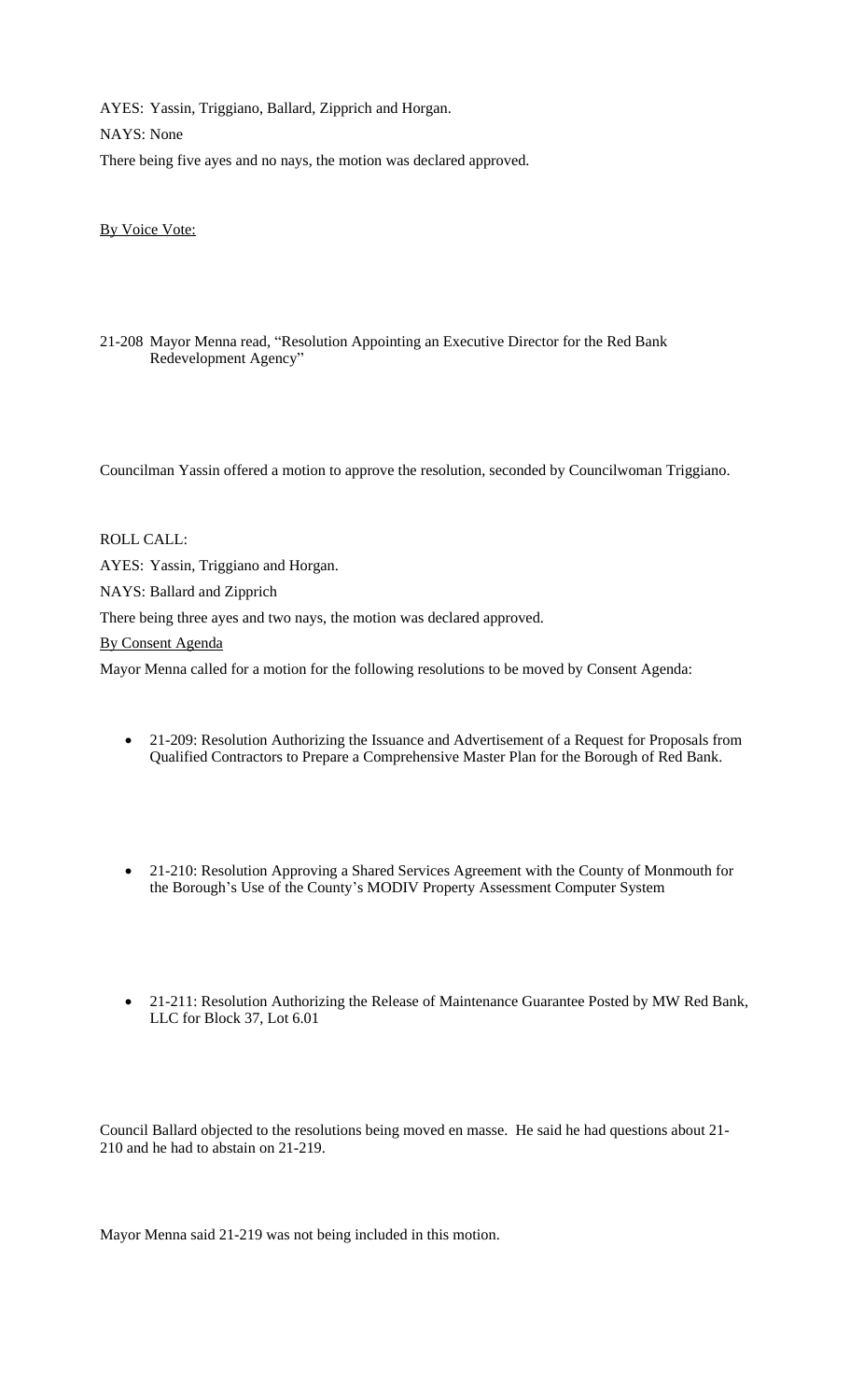By Voice Vote:

21-209 Mayor Menna read, "Resolution Authorizing the Issuance and Advertisement of a Request for Proposals from Qualified Contractors to Prepare a Comprehensive Master Plan for the Borough of Red Bank."

Councilman Yassin offered a motion to approve the resolutions, seconded by Councilwoman Horgan.

ROLL CALL:

AYES: Yassin, Triggiano, Ballard, Zipprich and Horgan.

NAYS: None

There being five ayes and no nays, the motion was declared approved.

21-210 Mayor Menna read, "Resolution Approving a Shared Services Agreement with the County of Monmouth for the Borough's Use of the County's MODIV Property Assessment Computer System."

Councilman Zipprich asked the Mayor or Interim Administrator to explain was the MODIV was.

Attorney Cannon said it was a computer system that the Tax Assessor used to track properties. He said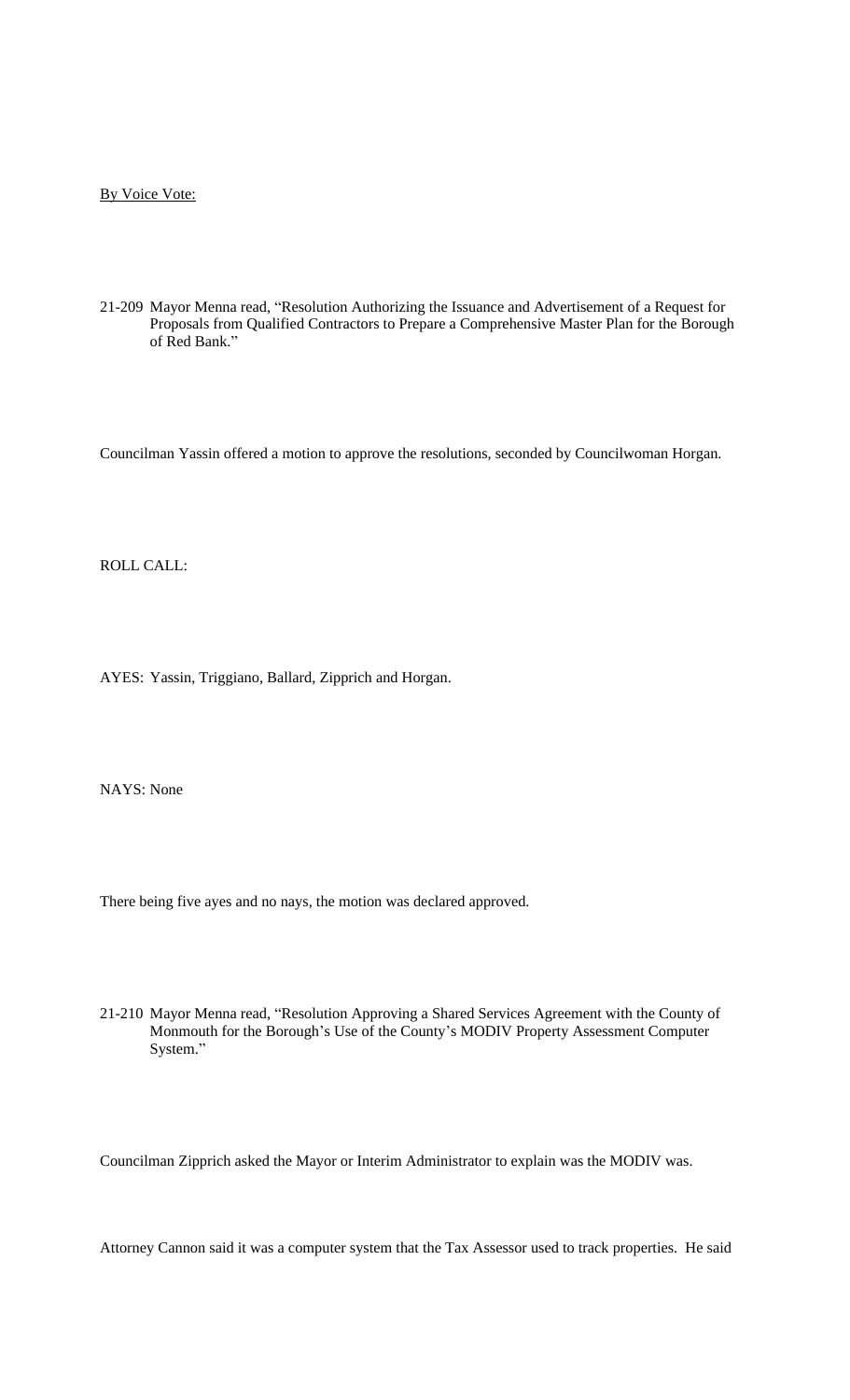the County makes the system available to Municipal Tax Assessors so they enter into a shared services agreement. He asked IA McConnell if there was a fee.

IA McConnell said there was and noted it was a \$600 fee up front and then a nominal per line fee.

Attorney said the State Division of Taxation required the Borough to have the system whether they received it from the County or bought in on their own.

IA McConnell confirmed that this was the most economical way to do it.

Clerk Borghi also clarified that the agreement had been in place for 10 years and that this was just a renewal.

Councilman Ballard said that had not been clear.

Councilman Yassin offered a motion to approve the resolution, seconded by Councilman Zipprich.

ROLL CALL:

AYES: Yassin, Triggiano, Ballard, Zipprich and Horgan.

NAYS: None

There being five ayes and no nays, the motion was declared approved.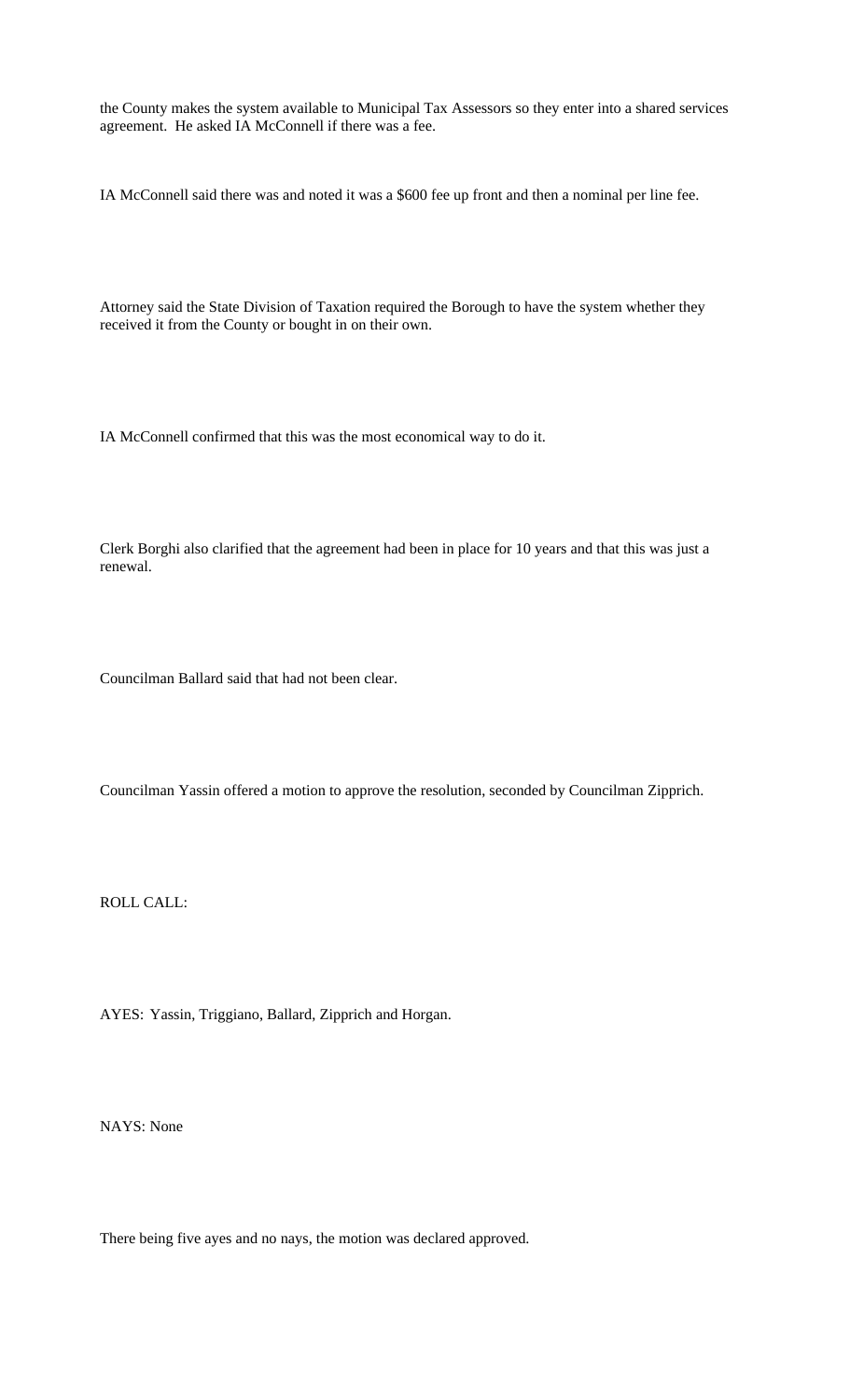21-211 Mayor Menna read, "Resolution Authorizing the Release of Maintenance Guarantee Posted by MW Red Bank, LLC for Block 37, Lot 6.01."

Councilman Yassin offered a motion to approve the resolution, seconded by Councilwoman Triggiano.

ROLL CALL:

AYES: Yassin, Triggiano, Ballard, Zipprich and Horgan.

NAYS: None

There being five ayes and no nays, the motion was declared approved.

21-212 Mayor Menna read, "Resolution Authorizing the Execution of a Parking License Agreement with Count Basie Theatre."

Councilman Yassin offered a motion to approve the resolution, seconded by Councilwoman Horgan.

ROLL CALL:

AYES: Yassin, Triggiano, Ballard and Horgan.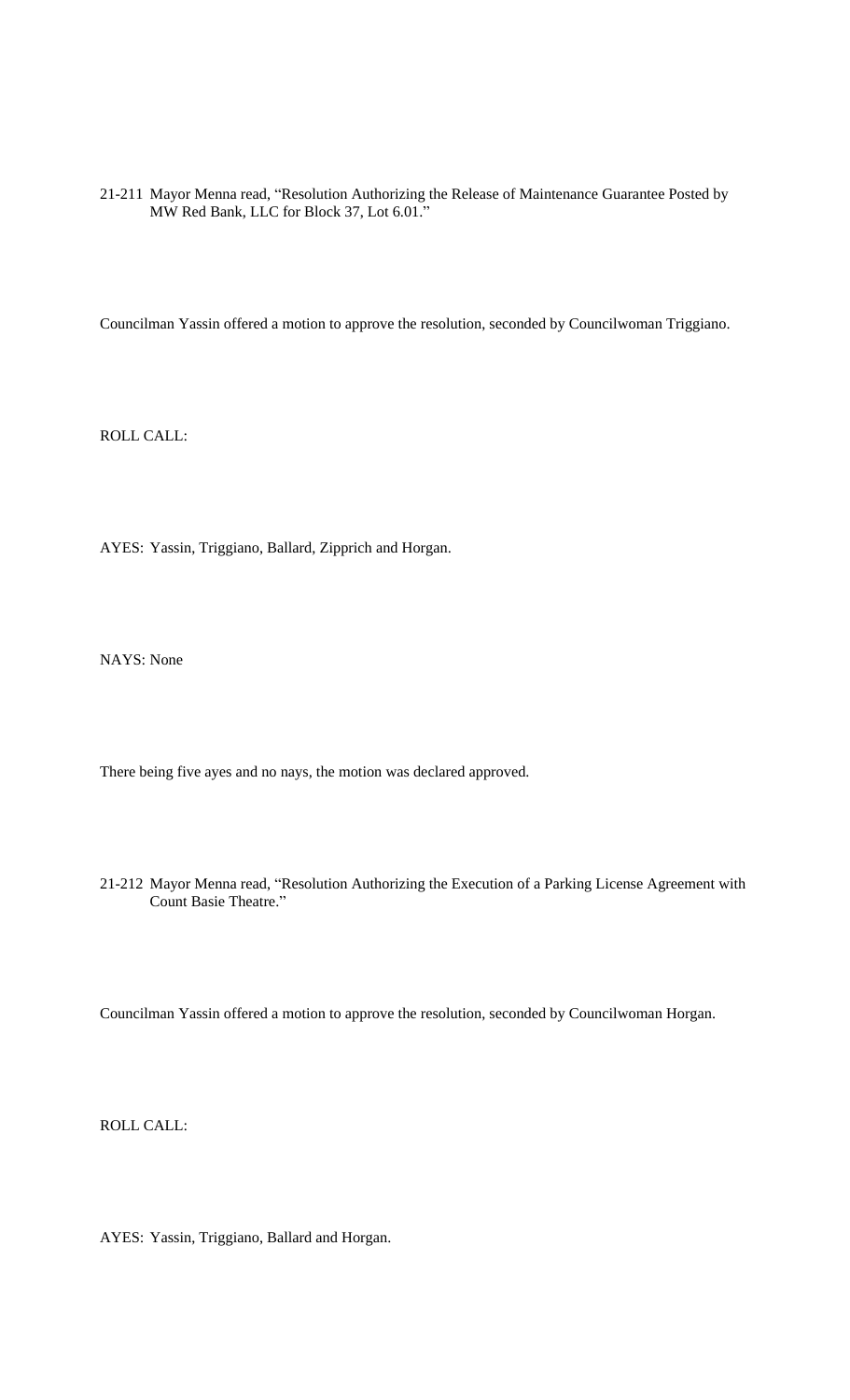NAYS: None

ABSTAIN: Zipprich

There being four ayes, no nays and one abstention, the motion was declared approved.

21-213 Mayor Menna read, "Resolution Authorizing the Creation of a Stormwater Trust Exploratory Committee to Identify and Address the Borough's Existing and Future Stormwater Management Challenges."

Councilman Zipprich offered a motion to approve the resolution, seconded by Councilwoman Triggiano.

ROLL CALL:

AYES: Yassin, Triggiano, Ballard, Zipprich and Horgan.

NAYS: None

There being five ayes and no nays, the motion was declared approved.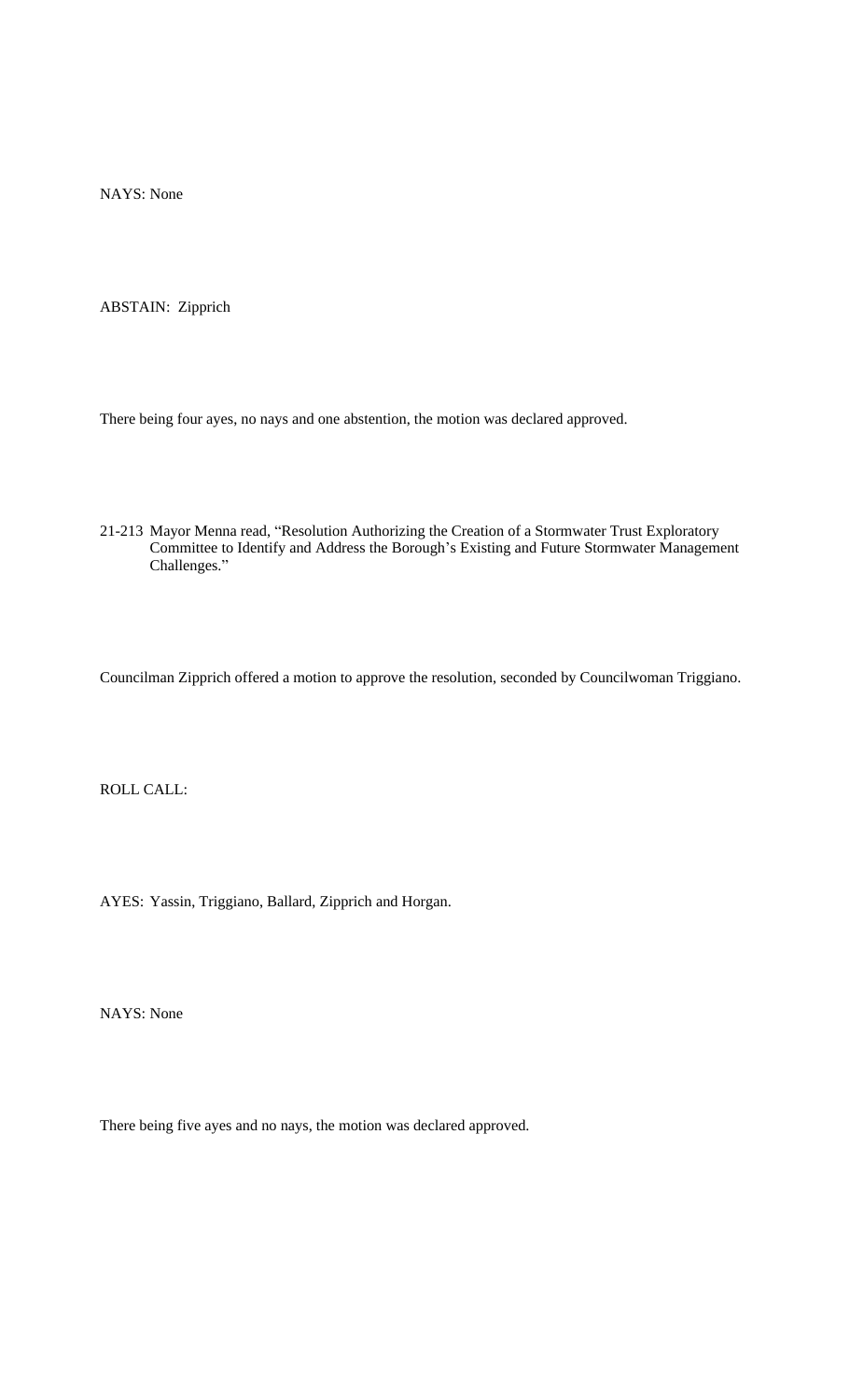21-214 Mayor Menna read, "Resolution in Support of Revised Speed Limits on County Route 10 (West Front Street, East Front Street and River Road)."

Councilman Yassin offered a motion to approve the resolution, seconded by Councilwoman Horgan.

ROLL CALL:

AYES: Yassin, Triggiano, Ballard, Zipprich and Horgan.

NAYS: None

There being five ayes and no nays, the motion was declared approved.

21-215 Mayor Menna read, "Resolution Ratifying and Confirming the Appointment of a Full-Time Administrative Assistant (Police Department)."

Councilwoman Triggiano offered a motion to approve the resolution, seconded by Councilman Yassin.

ROLL CALL:

AYES: Yassin, Triggiano, Ballard, Zipprich and Horgan.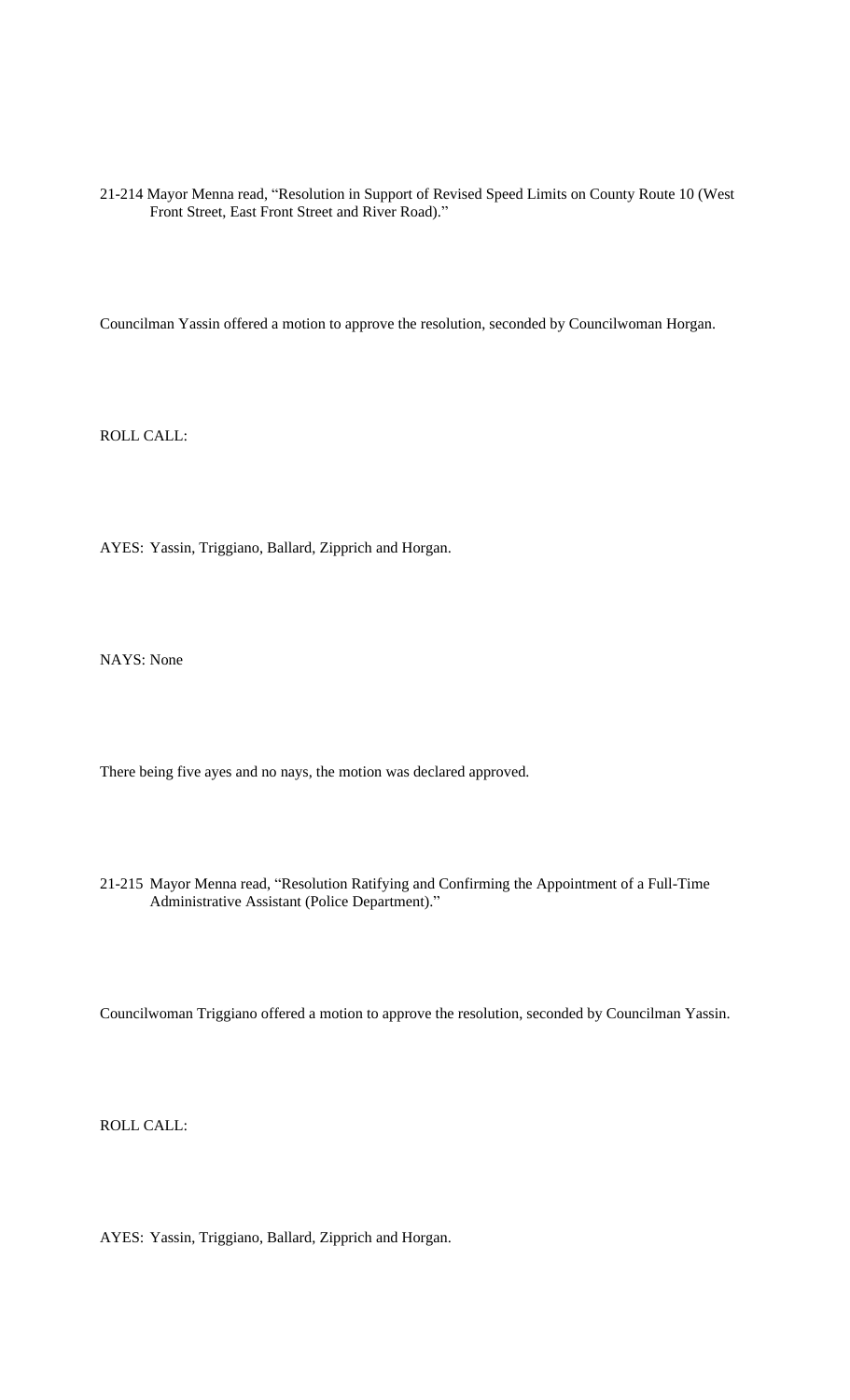NAYS: None

There being five ayes and no nays, the motion was declared approved.

21-216 Mayor Menna read, "Resolution Ratifying and Confirming the Appointment of a Full-Time Senior Secretary (Municipal Clerk's Office)."

Councilman Zipprich offered a motion to approve the resolution, seconded by Councilman Yassin.

ROLL CALL:

AYES: Yassin, Triggiano, Ballard, Zipprich and Horgan.

NAYS: None

There being five ayes and no nays, the motion was declared approved.

21-217 Mayor Menna read, "Resolution Ratifying and Confirming the Appointment of a Full-Time Senior Technical Assistant (Building Department)."

Councilman Ballard offered a motion to approve the resolution, seconded by Councilman Zipprich.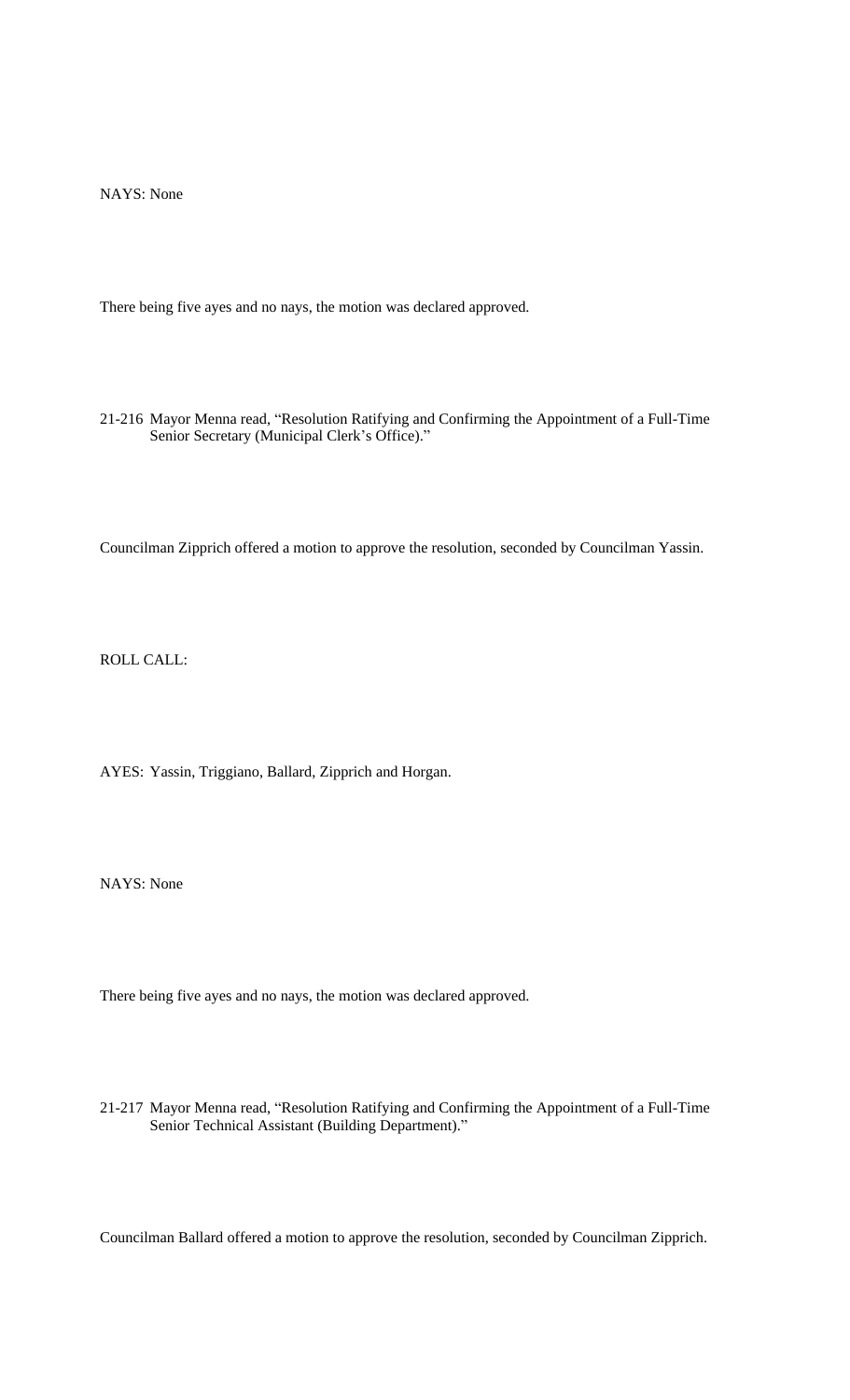ROLL CALL:

AYES: Yassin, Triggiano, Ballard, Zipprich and Horgan.

NAYS: None

There being five ayes and no nays, the motion was declared approved.

21-218 Mayor Menna read, "Resolution Ratifying and Confirming the Appointment of a Full-Time Water/Waste Water Operator."

Councilwoman Triggiano offered a motion to approve the resolution, seconded by Councilwoman Horgan.

ROLL CALL:

AYES: Yassin, Triggiano, Ballard, Zipprich and Horgan.

NAYS: None

There being five ayes and no nays, the motion was declared approved.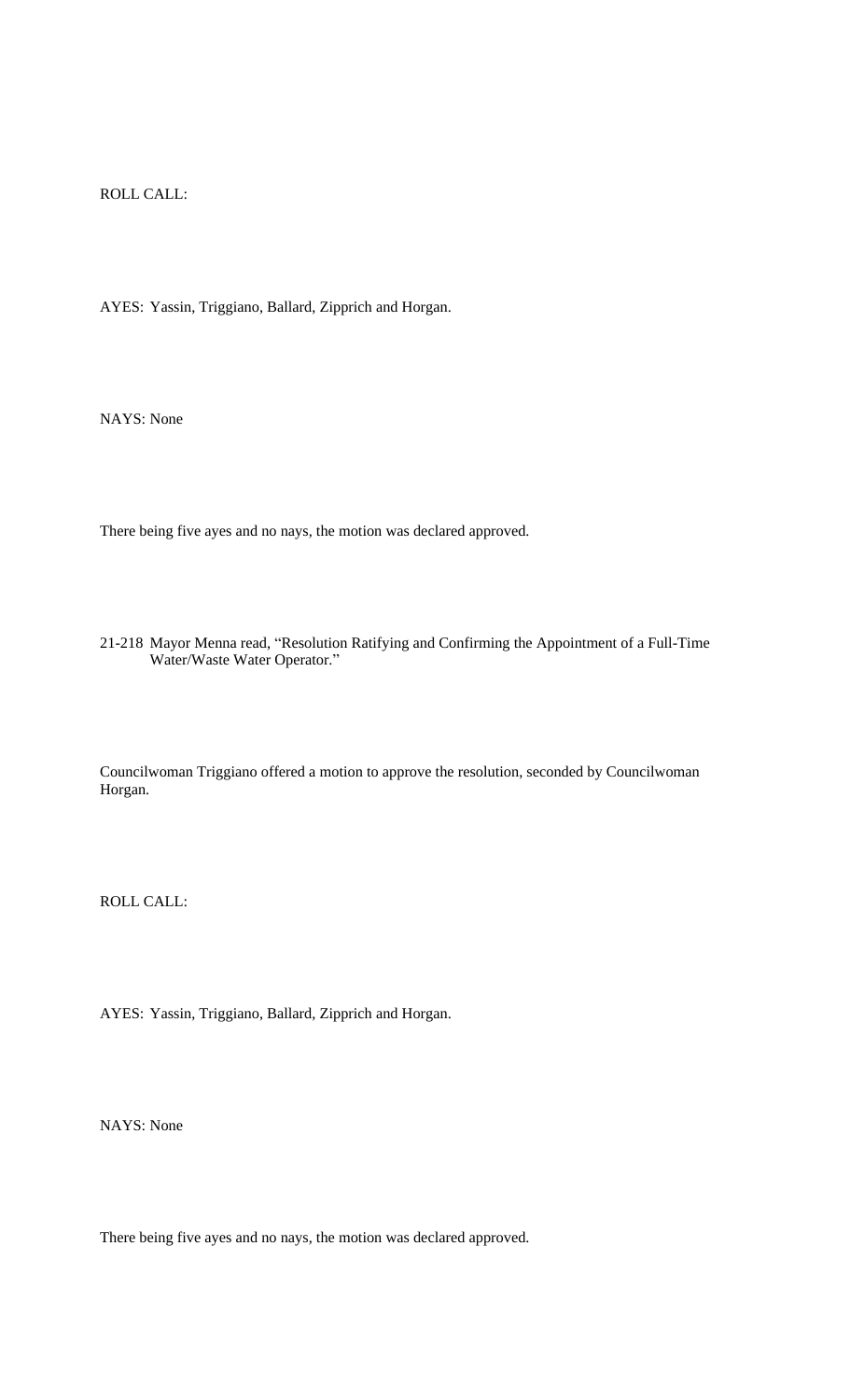21-219 Mayor Menna read, "Resolution to Approve the Hiring of Parks and Recreation Summer Staff."

Councilman Zipprich offered a motion to approve the resolution, seconded by Councilwoman Horgan.

ROLL CALL:

AYES: Yassin, Triggiano, Zipprich and Horgan.

NAYS: None

ABSTAIN: Ballard

There being four ayes, no nays and one abstention, the motion was declared approved.

21-220 Mayor Menna read, "Resolution Authorizing the Settlement of Pending Litigation Before the Superior Court of New Jersey, Monmouth County Entitled Tower Hill Condominium Association v. Red Bank – Docket No. Mon-L-845-21."

Councilwoman Triggiano offered a motion to approve the resolution, seconded by Councilwoman Horgan.

ROLL CALL: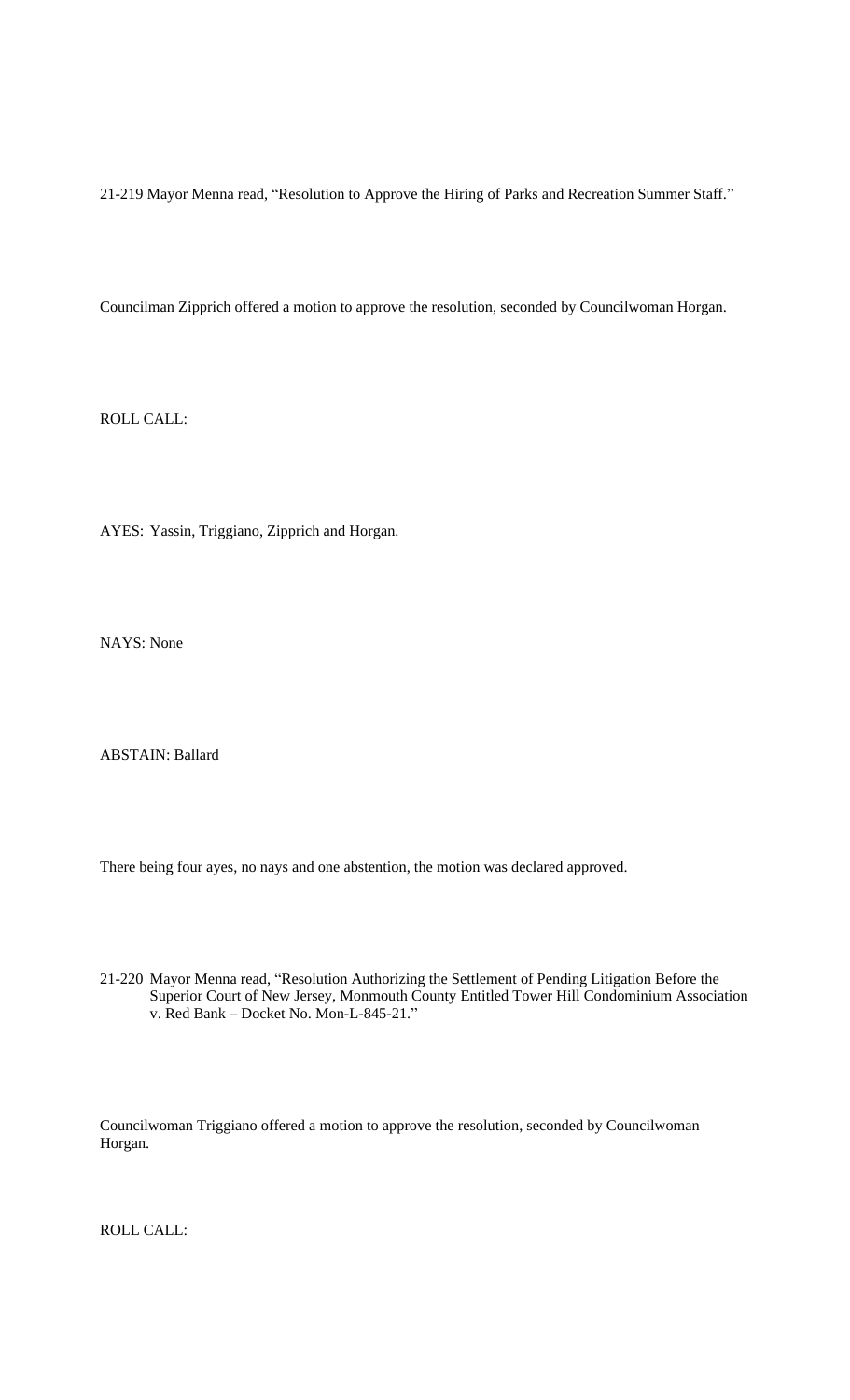AYES: Yassin, Triggiano, Ballard, Zipprich and Horgan.

NAYS: None

There being five ayes and no nays, the motion was declared approved.

21-221 Mayor Menna read, "Resolution Amending the 2021 Temporary Appropriations."

Councilman Yassin offered a motion to approve the resolution, seconded by Councilwoman Horgan.

ROLL CALL:

AYES: Yassin, Triggiano, Ballard, Zipprich and Horgan.

NAYS: None

There being five ayes and no nays, the motion was declared approved.

## **MAYOR AND COUNCIL COMMENTS**

Councilwoman Horgan said the Parks & Recreation Summer Series was booked and ready to go. She reviewed the schedules for Jazz in the Park and Movies in the Park. She also reported on a concern cosponsored by HabCore on 8/25/2021 that would honor the Red Bank Police Department. She also offered an updates on various programs including the Department's Summer Camp program, the Red Bank Bucs Summer Soccer Camp and a High School Senior League for 16 & Up called the Red Bank Raiders. She said the Count Basie Re-Turfing Project Phase I had begun, Phase II was about to start and Phase III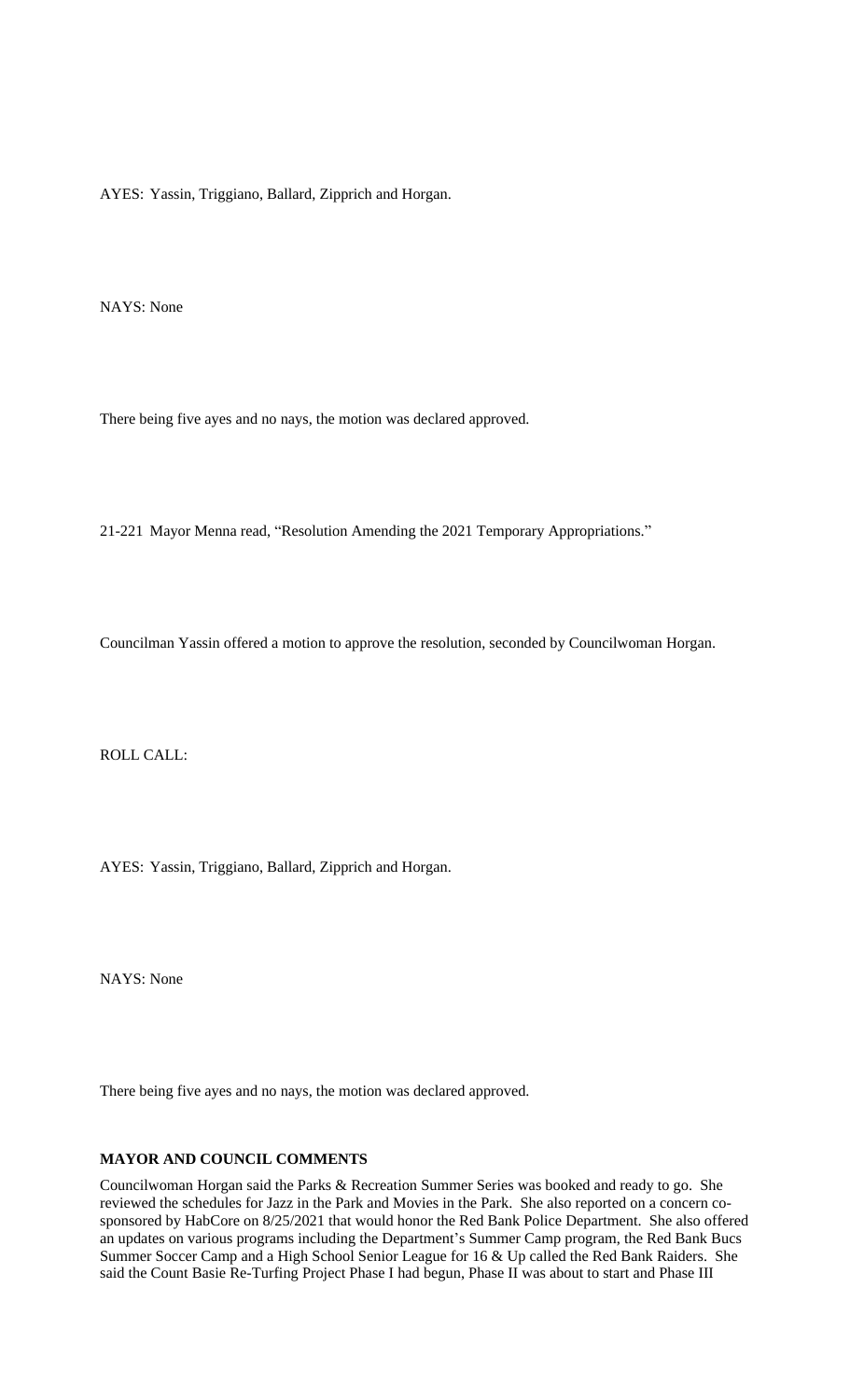would follow. She reviewed details for each phase. She also reported on the backstop and fencing project at Eastside Park. She said the scheduling of fields through the Parks & Recreation Office had gone extremely well. She said the Library was hosting the 2<sup>nd</sup> Annual "Always Beautiful Photo Contest" which was now open and accepting photos through September 1<sup>st</sup> and reviewed the terms of the contest. She reviewed upcoming events to be held at the Library including the Summer Reading Program. She offered Library statistics for the month of June and thanked the staff of the Library, the Board of Trustees and the Friends of the Library Foundation. She also congratulated Councilwoman Triggiano on her graduation from the Fire Academy.

Councilman Yassin left the meeting at 7:41 pm.

Mayor Menna also commended Councilwoman Triggiano and thanked her for her service.

Councilwoman Triggiano said the Senior Center was up and running in its temporary location. She said National Night Out would be held on Tuesday, August 3rd from 6 to 9 pm at Count Basie Field.

Councilman Zipprich said the IT Committee had met on June 30<sup>th</sup> to discuss server issues including the cost and advantages of replacing servers. He said they also discussed power related issues to be addressed in Borough Hall. He reported on a "snag" in the procurement of Surface Tablets which were incompatible with the Borough's system.

IA McConnell reported that they had made progress on the tablet issue and expected that would be replaced at no cost.

Councilman Zipprich said they also discussed disaster recovery, cloud storage and virus issues. He also reported that the Historic Preservation Commission was meeting that night and said he would have an update at the next meeting.

Councilman Ballard said he was glad to see items on the agenda for this meeting to add much needed positions. He said one area that was really lacking was in the Finance Office where the CFO had been working without an Assistant CFO since day one. He gave his reasons why he felt the position should be considered.

### **DISCUSSION & ACTION**

Mayor Menna read a request from Benjamin "Jake" Riegelman and Andrew Irving for membership to the Fire Police Unit of the Red Bank Volunteer Fire Department.

Councilwoman Triggiano offered a motion to approve the request, seconded by Councilman Zipprich.

ROLL CALL:

AYES: Triggiano, Ballard, Zipprich and Horgan.

NAYS: None

There being four ayes and no nays, the motion was declared approved.

Mayor Menna read a request from Kevin Welsh for membership to Navesink Hook & Ladder Company of the Red Bank Volunteer Fire Department.

Councilwoman Triggiano offered a motion to approve the request, seconded by Councilman Zipprich.

ROLL CALL: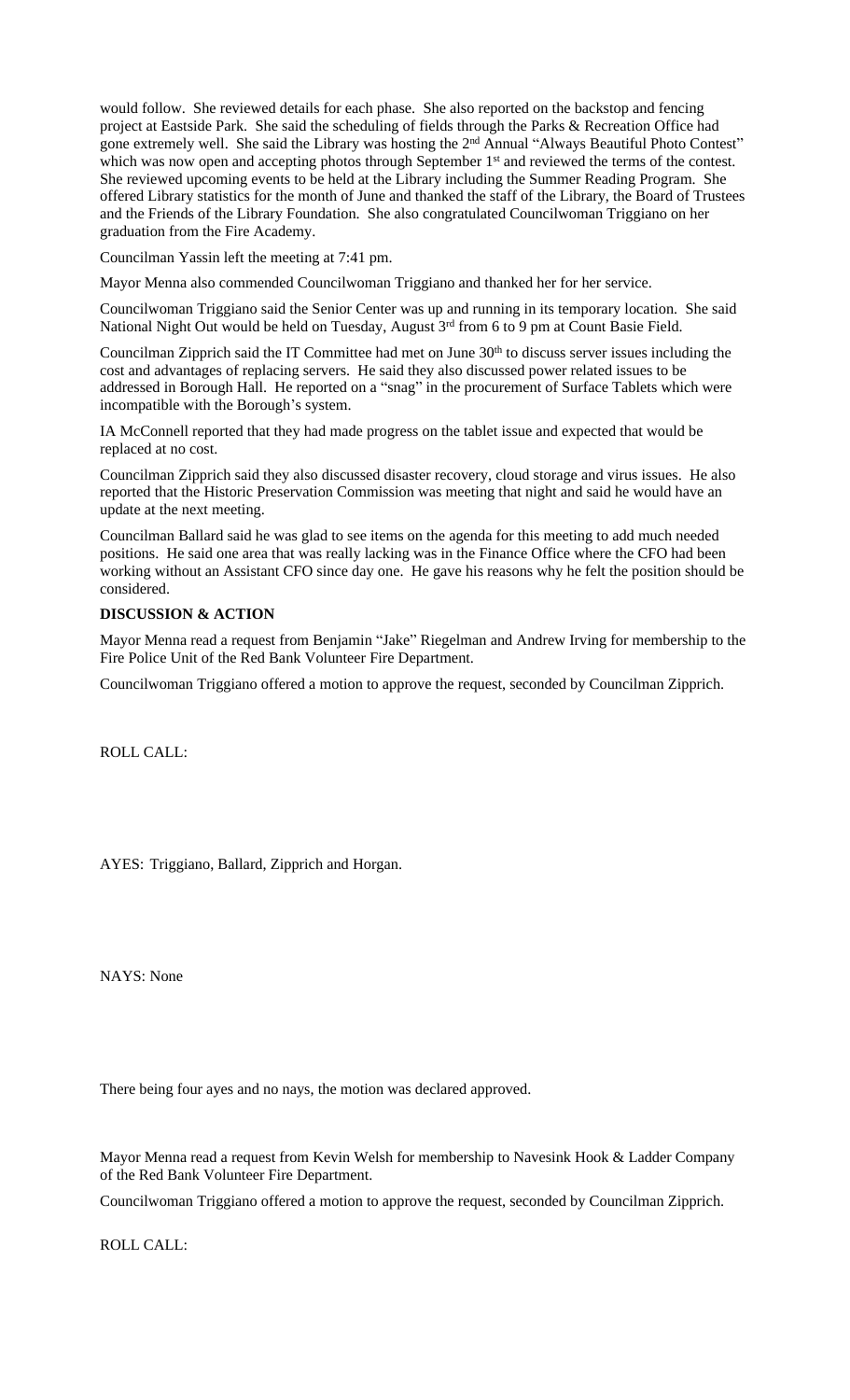AYES: Triggiano, Ballard, Zipprich and Horgan.

NAYS: None

There being four ayes and no nays, the motion was declared approved.

Special Events Requests (subject to Final Plan Review by Special Events Committee):

Mayor Menna read a request from Red Bank Business Alliance to hold a Corn Hole Tournament on Broad Street on Sunday, 8/1/2021, from 1pm to 5pm.

Councilman Zipprich offered a motion to approve the request, seconded by Councilman Ballard.

ROLL CALL:

AYES: Triggiano, Ballard, Zipprich and Horgan.

NAYS: None

There being four ayes and no nays, the motion was declared approved.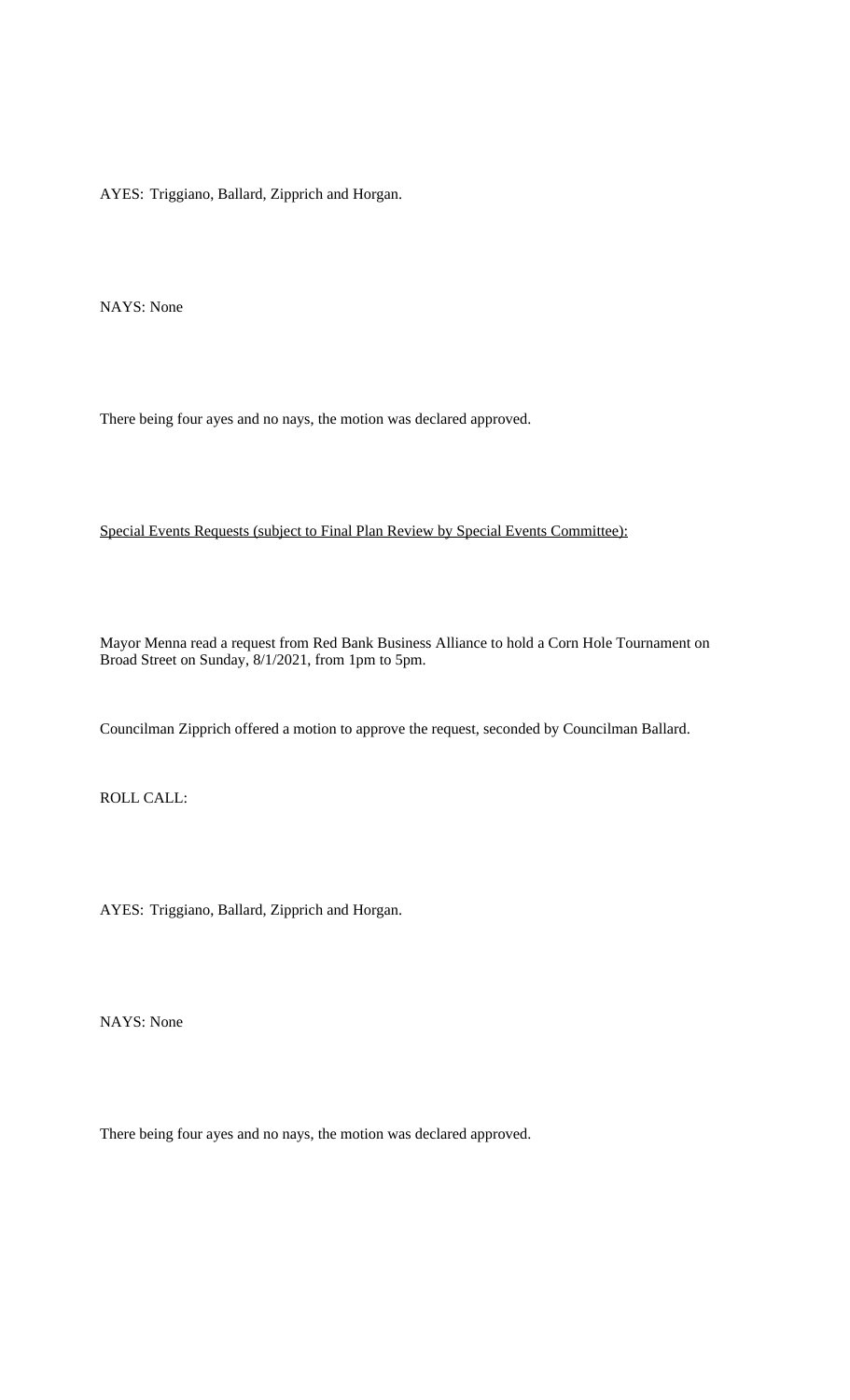Mayor Menna read a request from HabCore to hold Concert for the Community on Wednesday, 8/25/2021, at Riverside Gardens Park from 6pm to 10pm.

Councilwoman Triggiano offered a motion to approve the request, seconded by Councilwoman Horgan.

ROLL CALL:

AYES: Triggiano, Ballard, Zipprich and Horgan.

NAYS: None

There being four ayes and no nays, the motion was declared approved.

Mayor Menna read a request from RiverCenter to hold Oysterfest on Sunday, 9/26/2021, in the White Street Parking Lot from noon to 6pm.

Councilwoman Triggiano offered a motion to approve the request, seconded by Councilman Zipprich.

ROLL CALL:

AYES: Triggiano, Ballard, Zipprich and Horgan.

NAYS: None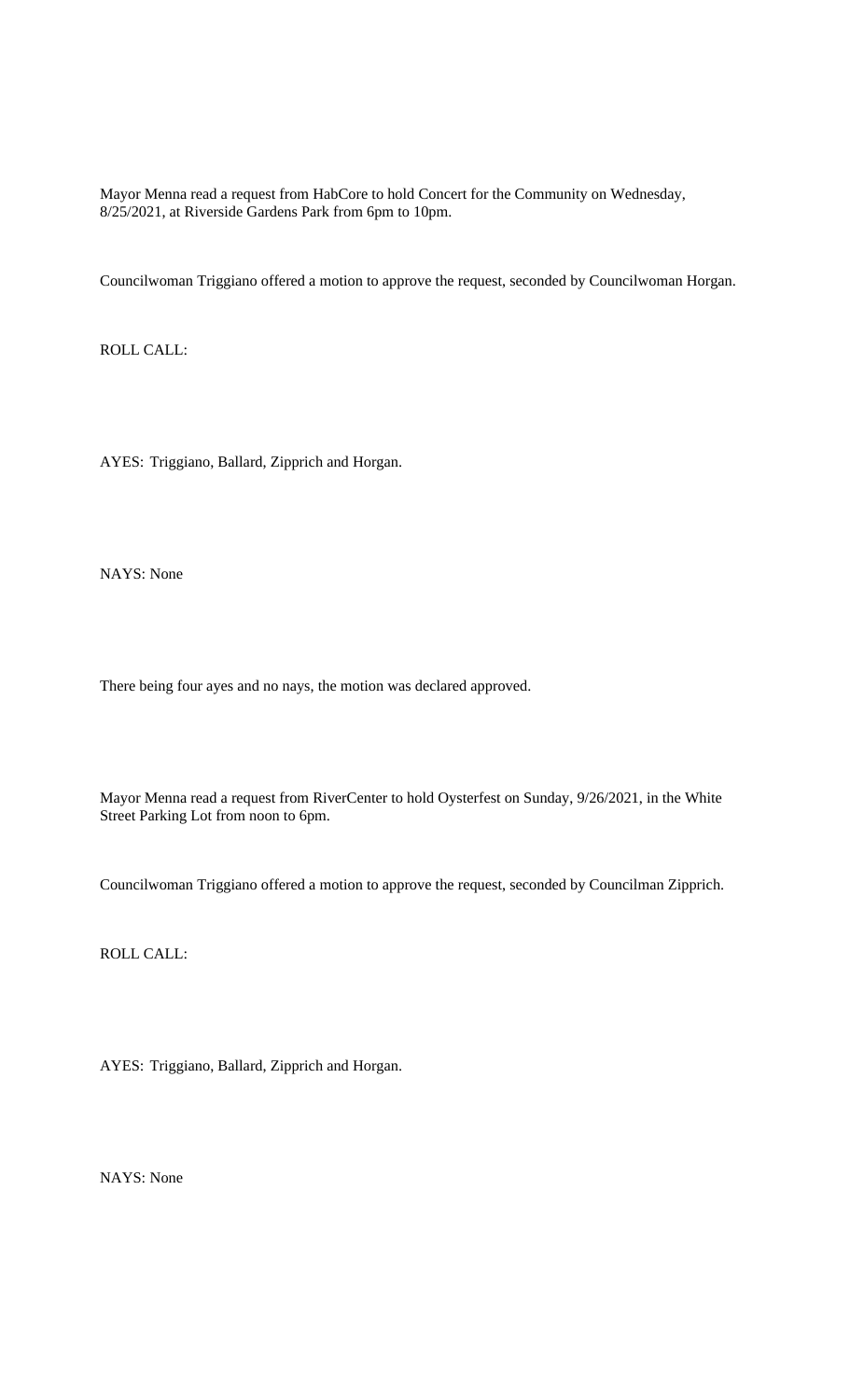There being four ayes and no nays, the motion was declared approved.

#### **PUBLIC COMMENT (Governmental Issues, 5 Minute Limit)**

Suzanne Viscomi—25 Cedar Street—said she wanted to follow up on her question regarding who had requested quotes for a sidewalk repairs on certain residential properties outside of the Road Program. She also asked about streaming all Borough meeting. She said she also wanted to follow up on the investigation into leaked emails.

Mayor Menna said, as soon as he had heard about the sidewalk issue which had been after the fact, he had asked the Administrator for a report on what had transpired. He said he had also contacted the Borough Engineer's Office and was still waiting for an answer for them. He said regarding the last question, that matter was still under review by Special Counsel.

Anne Kelterborn—108 Herbert Street—expressed concern about pedestrian safety in regard to crossing on Shrewsbury Avenue. She reviewed issues with the street.

Mayor Menna assured her that the matter was a priority. He said the Borough had a grant but said it hadn't been tapped into yet because of Federal regulations. He said he would contact the County Engineer to hold a meeting with people in the affected area.

Councilman Zipprich asked if this was part of the Shrewsbury Avenue Redevelopment Committee.

Mayor Menna said that was correct and was what he was referring to. He said the plans were in the making. He said the County was doing a Herculean job in 53 municipalities. He said they had been very helpful but said it was time for them to stop strategizing and start planning what can be done on their roadway in Red Bank. He noted there had been an issue with speeding on River Road for year and said it was finally being addressed.

Councilman Zipprich said the Shrewsbury Avenue corridor had been under review for a long time. He said he agreed that it was time for the Borough to put pressure on the County to get the pedestrian improvements made.

Nancy Blackwood—34 Chestnut Street—said she was happy to see the Borough approving a resolution to reduce the West Front Street speed limit. She suggested the Council consider lowering the limit all through town. She reviewed the issues with cars that have auto pilot that would read the posted speed limit. She reviewed the benefits of lower speed limits.

Jacqueline Sturdivant—55 Prospect Avenue—expressed her disappointment in hiring the candidate for Executive Director of the Red Bank Redevelopment Agency. She said she supported the Me Too movement and women who come forward to share their experiences. She said she had hoped the Council would have taken the pending trial into account. She said she felt they should know the outcome of that trial before making a decision.

Councilwoman Triggiano said she did not believe they should be silent anymore as the Me Too movement was being used in this way. She said she wasn't sure how much they could talk about but said it was public knowledge that three of the four accusations had been dropped against her and that she was ancillary to the incident. She said the candidate was not the one that had perpetrated any sexual harassment. She cautioned people to be careful when they were throwing around these comments and said it made her uncomfortable. She said the rhetoric needed to stop.

Mary Beth Maida—84 Branch Avenue—said she thought it was important to give people the benefit of the doubt and that it was important to protect the Borough's reputation. She said it was not up to the public to decide if the charges against someone were to be believed or disbelieved. She said she believed it was the responsibility of the Council to protect the reputation of the town. She questioned why they needed to take action on this right now. She spoke of her personal experience with harassment.

Councilwoman Horgan said the person they had agreed to hire was a person of integrity and was a professional. She noted both the Attorney and Mayor had pointed out that people get swept into these types of lawsuits. She felt that these comments were not so much directed at her but were attacks directed against the Redevelopment Agency. She said if that was the case, she found it unfair that this woman should be publically flagilated for something she really hadn't been involved in. She said they were listing to what people were saying but they also knew this was the right person for the job. She added that the majority of the Council had voter for her and those that did not want to voter her didn't.

Ms. Maida said no one had mentioned the Redevelopment Agency or the person's name. She claimed there were people voting for someone that they were told to vote for. She said she felt they could have waited 30 days. She criticized the Redevelopment Agency and criticized the vote for the appointment.